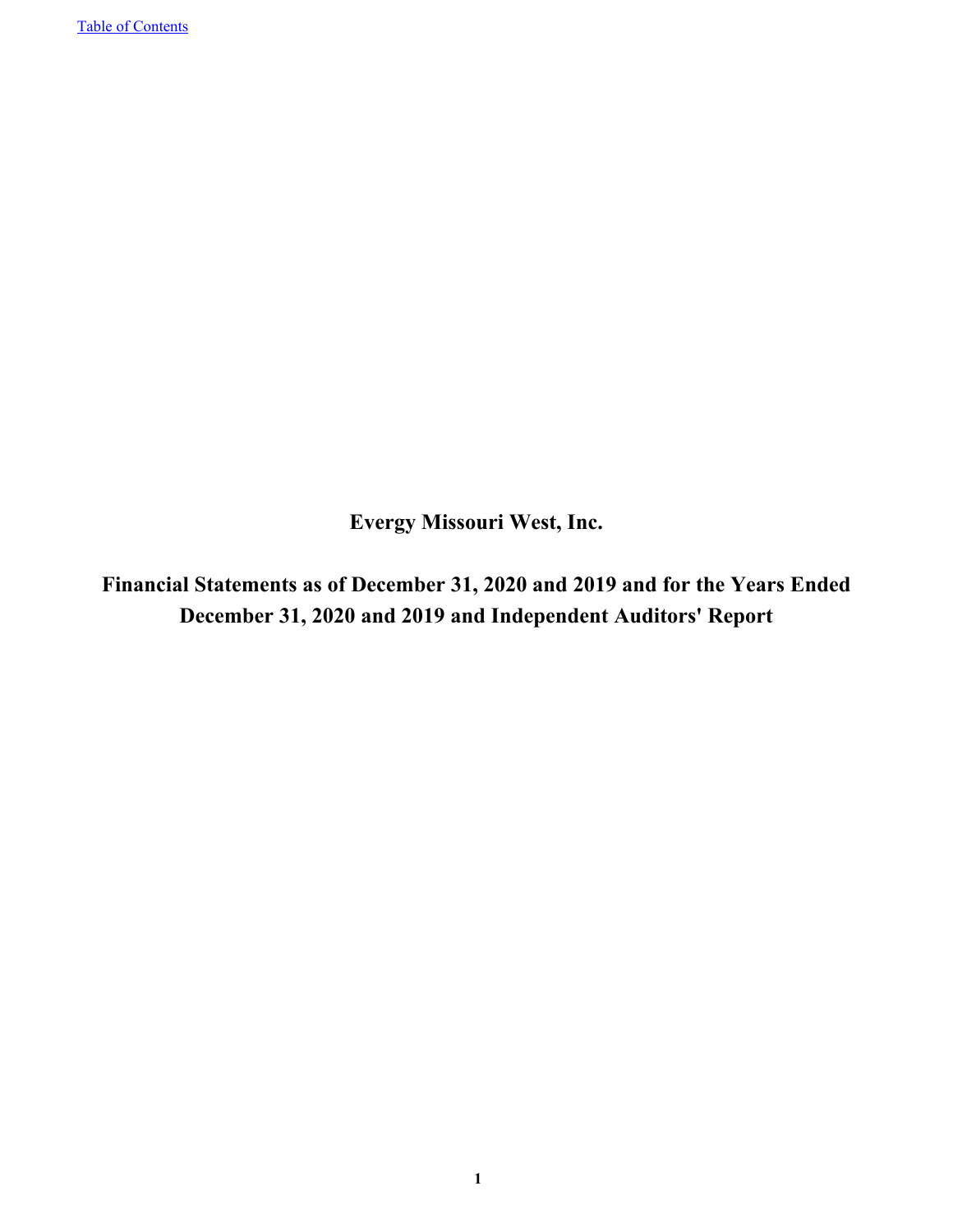# <span id="page-1-0"></span>**EVERGY MISSOURI WEST, INC.**

# **TABLE OF CONTENTS**

Consolidated Financial Statements for December 31, 2020 and 2019:

| <b>Consolidated Statements of Comprehensive Income</b>       | $\overline{4}$   |
|--------------------------------------------------------------|------------------|
| <b>Consolidated Balance Sheets</b>                           | $\overline{2}$   |
| <b>Consolidated Statements of Cash Flows</b>                 | $\overline{1}$   |
| <b>Consolidated Statements of Changes in Equity</b>          | $\underline{8}$  |
| <b>Notes to Consolidated Financial Statements</b>            | $\overline{9}$   |
| 1. Summary of Significant Accounting Policies                | $\overline{9}$   |
| 2. Revenue                                                   | $\underline{14}$ |
| 3. Receivables                                               | 15               |
| 4. Rate Matters and Regulation                               | 16               |
| 5. Goodwill                                                  | 19               |
| <b>6. Asset Retirement Obligations</b>                       | 20               |
| 7. Property, Plant and Equipment                             | 20               |
| 8. Retirement Benefits                                       | 20               |
| 9. Short-Term Borrowings and Short-Term Bank Lines of Credit | 21               |
| 10. Long-Term Debt                                           | 22               |
| 11. Fair Value Measurements                                  | 23               |
| 12. Commitments and Contingencies                            | 23               |
| 13. Related Party Transactions and Relationships             | 25               |
| 14. Shareholder's Equity                                     | $\frac{26}{5}$   |
| 15. Taxes                                                    | 27               |
| 16. Leases                                                   | 29               |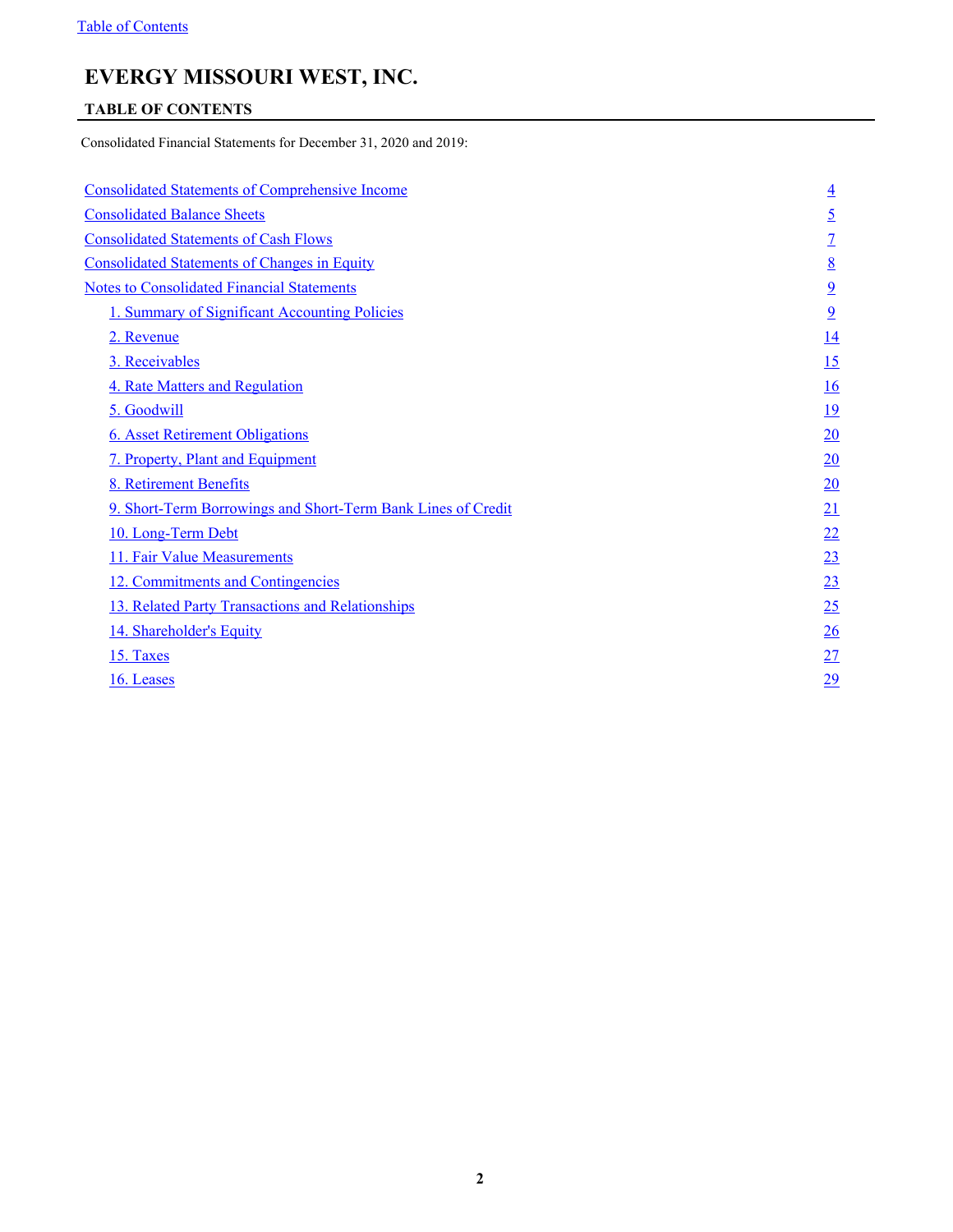# **GLOSSARY OF TERMS**

The following is a glossary of frequently used abbreviations or acronyms that are found throughout this report.

# **Abbreviation or Acronym Definition**

| <b>AAO</b>                   | Accounting authority order                                       |
|------------------------------|------------------------------------------------------------------|
| <b>ACE</b>                   | Affordable Clean Energy                                          |
| <b>AFUDC</b>                 | Allowance for funds used during construction                     |
| <b>AROs</b>                  | Asset retirement obligations                                     |
| <b>ASU</b>                   | <b>Accounting Standards Update</b>                               |
| <b>BSER</b>                  | Best system of emission reduction                                |
| <b>CAA</b>                   | Clean Air Act Amendments of 1990                                 |
| <b>CCRs</b>                  | Coal combustion residuals                                        |
| CO <sub>2</sub>              | Carbon dioxide                                                   |
| COVID-19                     | Coronavirus                                                      |
| <b>CPP</b>                   | Clean Power Plan                                                 |
| <b>CWA</b>                   | Clean Water Act                                                  |
| D.C. Circuit                 | U.S. Court of Appeals for the D.C. Circuit                       |
| <b>ELG</b>                   | Effluent limitations guidelines                                  |
| <b>EPA</b>                   | <b>Environmental Protection Agency</b>                           |
| <b>Evergy</b>                | Evergy, Inc.                                                     |
| <b>Evergy Kansas Central</b> | Evergy Kansas Central, Inc., a wholly-owned subsidiary of Evergy |
| <b>Evergy Metro</b>          | Evergy Metro, Inc., a wholly-owned subsidiary of Evergy          |
| <b>Evergy Missouri West</b>  | Evergy Missouri West, Inc., a wholly-owned subsidiary of Evergy  |
| <b>FASB</b>                  | Financial Accounting Standards Board                             |
| <b>FERC</b>                  | Federal Energy Regulatory Commission                             |
| <b>GAAP</b>                  | Generally Accepted Accounting Principles                         |
| <b>GHG</b>                   | Greenhouse gas                                                   |
| <b>Great Plains Energy</b>   | Great Plains Energy Incorporated                                 |
| <b>MECG</b>                  | Midwest Energy Consumers Group                                   |
| <b>MPSC</b>                  | Public Service Commission of the State of Missouri               |
| <b>NAAQS</b>                 | National Ambient Air Quality Standards                           |
| <b>NAV</b>                   | Net asset value                                                  |
| <b>NOL</b>                   | Net operating loss                                               |
| <b>OCI</b>                   | Other comprehensive income                                       |
| <b>OPC</b>                   | Office of the Public Counsel                                     |
| <b>SERP</b>                  | Supplemental Executive Retirement Plan                           |
| <b>SPP</b>                   | Southwest Power Pool, Inc.                                       |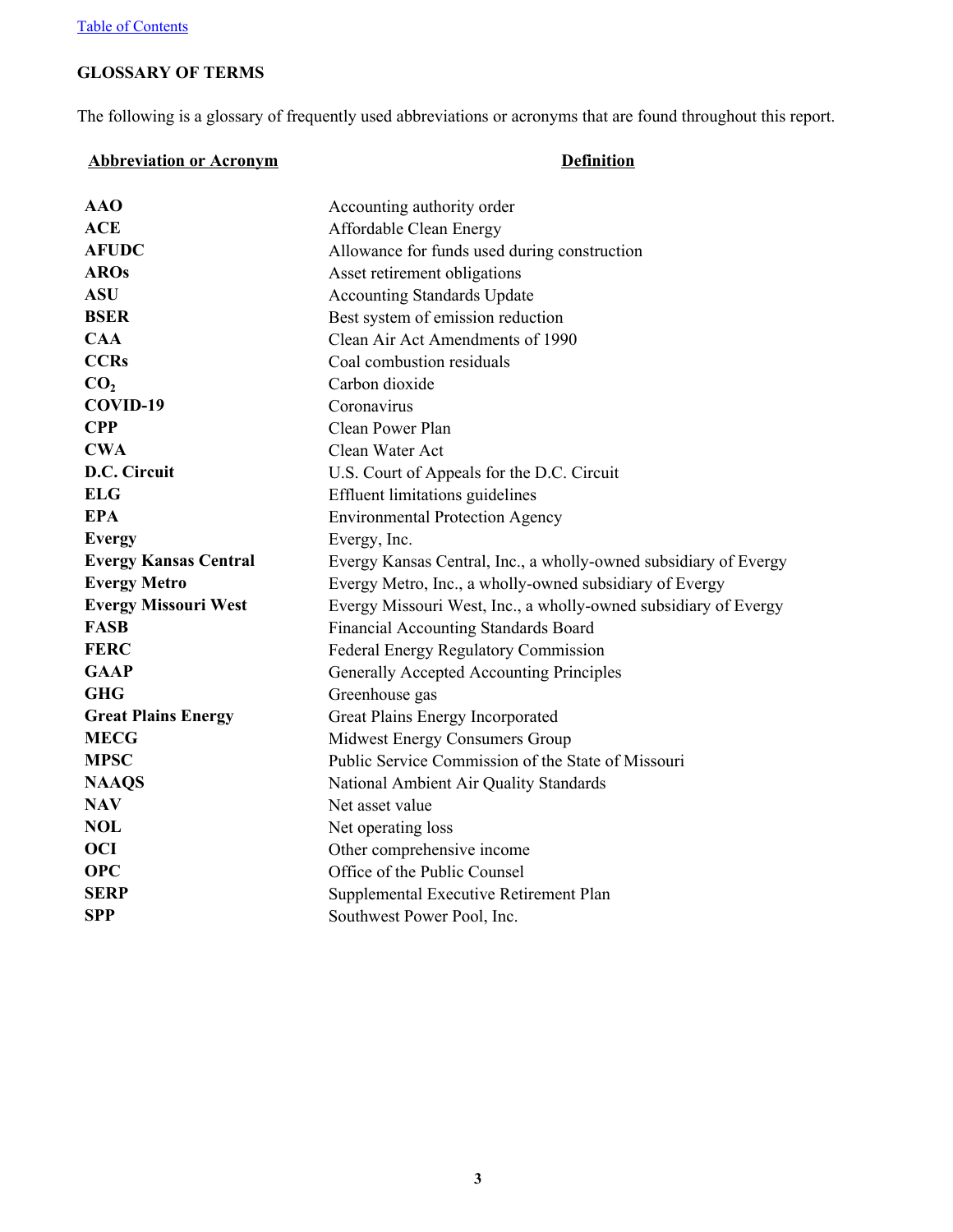# **EVERGY MISSOURI WEST, INC. Consolidated Statements of Comprehensive Income**

<span id="page-3-0"></span>

| <b>Year Ended December 31</b>                                                 |              | 2020   |               | 2019   |  |
|-------------------------------------------------------------------------------|--------------|--------|---------------|--------|--|
|                                                                               |              |        | (millions)    |        |  |
| <b>OPERATING REVENUES</b>                                                     | \$           | 795.1  | $\mathcal{S}$ | 836.4  |  |
| <b>OPERATING EXPENSES:</b>                                                    |              |        |               |        |  |
| Fuel and purchased power                                                      |              | 260.8  |               | 292.6  |  |
| Operating and maintenance                                                     |              | 199.8  |               | 213.0  |  |
| Depreciation and amortization                                                 |              | 105.6  |               | 104.2  |  |
| Taxes other than income tax                                                   |              | 49.1   |               | 46.6   |  |
| <b>Total Operating Expenses</b>                                               |              | 615.3  |               | 656.4  |  |
| <b>INCOME FROM OPERATIONS</b>                                                 |              | 179.8  |               | 180.0  |  |
| OTHER INCOME (EXPENSE):                                                       |              |        |               |        |  |
| Investment earnings                                                           |              | 3.2    |               | 3.7    |  |
| Other income                                                                  |              | 0.7    |               | 0.9    |  |
| Other expense                                                                 |              | (14.5) |               | (15.9) |  |
| Total Other Expense, Net                                                      |              | (10.6) |               | (11.3) |  |
| Interest expense                                                              |              | 55.9   |               | 57.7   |  |
| <b>INCOME BEFORE INCOME TAXES</b>                                             |              | 113.3  |               | 111.0  |  |
| Income tax expense (benefit)                                                  |              | (44.0) |               | 14.5   |  |
| <b>NET INCOME</b>                                                             | $\mathbf{s}$ | 157.3  | $\mathsf{\$}$ | 96.5   |  |
| <b>COMPREHENSIVE INCOME</b>                                                   |              |        |               |        |  |
| <b>NET INCOME</b>                                                             | \$           | 157.3  | $\mathcal{S}$ | 96.5   |  |
| OTHER COMPREHENSIVE INCOME:                                                   |              |        |               |        |  |
| Defined benefit pension plans                                                 |              |        |               |        |  |
| Net loss arising during period                                                |              | (2.1)  |               | (1.5)  |  |
| Income tax benefit                                                            |              | 0.4    |               | 0.4    |  |
| Net loss arising during period, net of tax                                    |              | (1.7)  |               | (1.1)  |  |
| Amortization of net losses included in net periodic benefit costs             |              | 0.5    |               | 0.6    |  |
| Income tax expense                                                            |              | (0.2)  |               | (0.2)  |  |
| Amortization of net losses included in net periodic benefit costs, net of tax |              | 0.3    |               | 0.4    |  |
| Change in unrecognized pension expense, net of tax                            |              | (1.4)  |               | (0.7)  |  |
| Total other comprehensive income                                              |              | (1.4)  |               | (0.7)  |  |
| <b>COMPREHENSIVE INCOME</b>                                                   | \$           | 155.9  | \$            | 95.8   |  |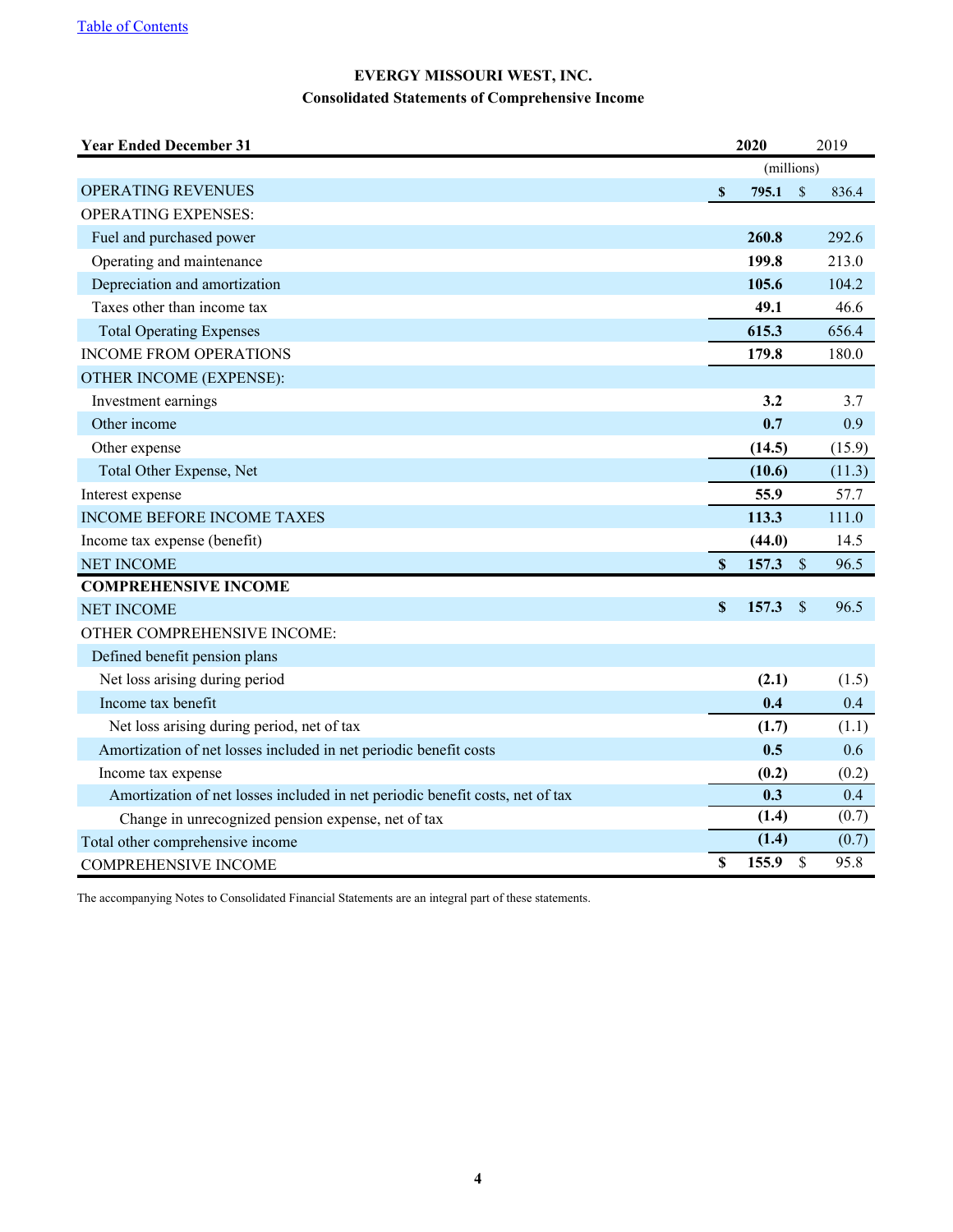# **EVERGY MISSOURI WEST, INC. Consolidated Balance Sheets**

<span id="page-4-0"></span>

|                                                                                  | December 31 |                                  |              |           |
|----------------------------------------------------------------------------------|-------------|----------------------------------|--------------|-----------|
|                                                                                  |             | <b>2020</b>                      |              | 2019      |
| <b>ASSETS</b>                                                                    |             | (millions, except share amounts) |              |           |
| <b>CURRENT ASSETS:</b>                                                           |             |                                  |              |           |
| Cash and cash equivalents                                                        | S           | 28.0                             | $\mathbb{S}$ | 1.2       |
| Receivables, net of allowance for credit losses of \$3.7 and \$2.2, respectively |             | 36.8                             |              | 39.5      |
| Related party receivables                                                        |             | 1.6                              |              | 1.6       |
| Accounts receivable pledged as collateral                                        |             | 50.0                             |              | 50.0      |
| Fuel inventory and supplies                                                      |             | 57.5                             |              | 52.1      |
| Income taxes receivable                                                          |             | 26.8                             |              | 38.2      |
| Regulatory assets                                                                |             | 21.3                             |              | 35.0      |
| Prepaid expenses and other assets                                                |             | 5.8                              |              | 4.0       |
| <b>Total Current Assets</b>                                                      |             | 227.8                            |              | 221.6     |
| PROPERTY, PLANT AND EQUIPMENT, NET                                               |             | 2,652.9                          |              | 2,522.0   |
| <b>OTHER ASSETS:</b>                                                             |             |                                  |              |           |
| Regulatory assets                                                                |             | 323.0                            |              | 328.4     |
| Goodwill                                                                         |             | 351.6                            |              | 351.6     |
| Other                                                                            |             | 27.9                             |              | 32.6      |
| <b>Total Other Assets</b>                                                        |             | 702.5                            |              | 712.6     |
| <b>TOTAL ASSETS</b>                                                              |             | \$3,583.2                        |              | \$3,456.2 |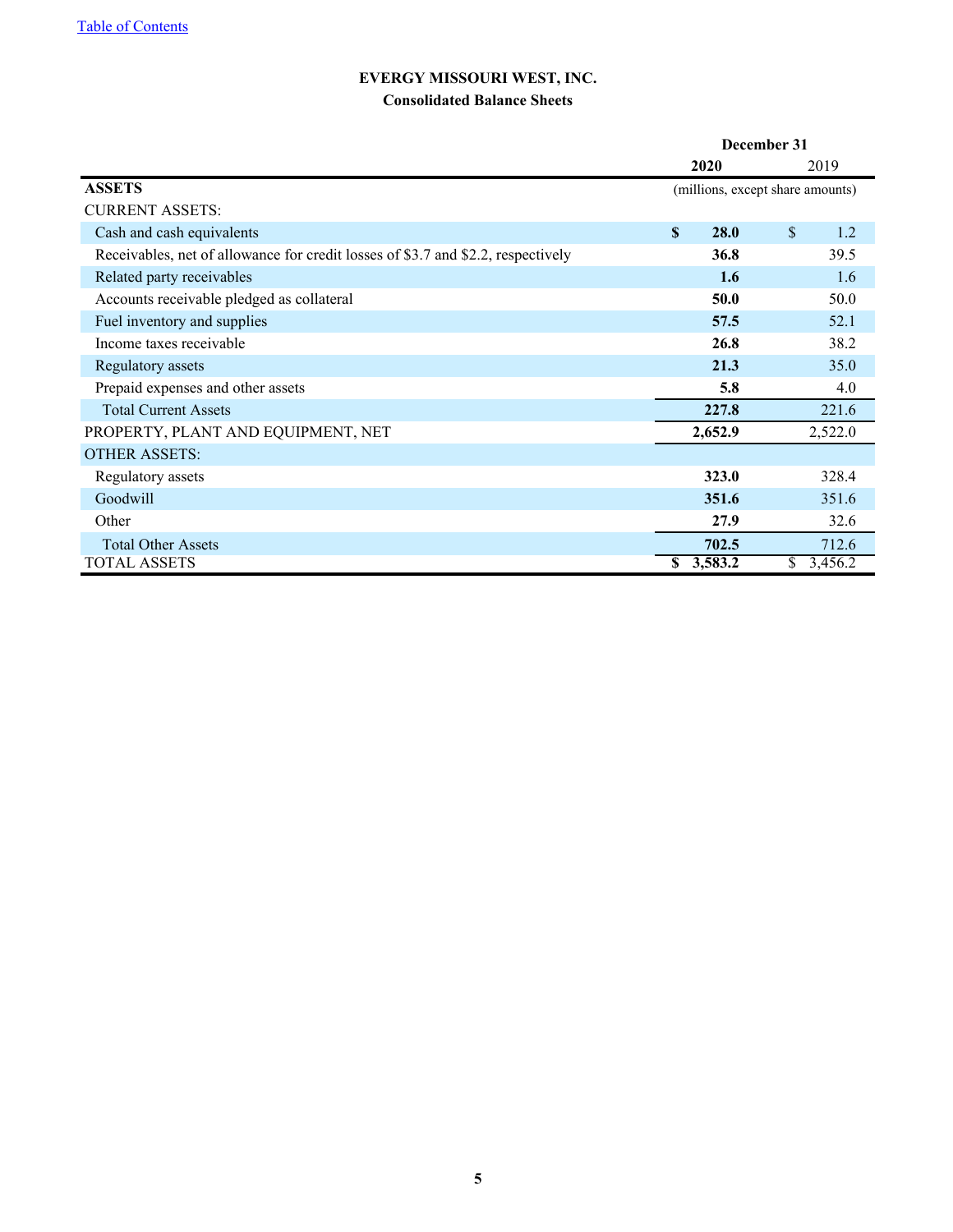# **EVERGY MISSOURI WEST, INC. Consolidated Balance Sheets**

|                                                                                        | December 31 |                                  |    |         |
|----------------------------------------------------------------------------------------|-------------|----------------------------------|----|---------|
|                                                                                        |             | 2020                             |    | 2019    |
| <b>LIABILITIES AND EQUITY</b>                                                          |             | (millions, except share amounts) |    |         |
| <b>CURRENT LIABILITIES:</b>                                                            |             |                                  |    |         |
| Current maturities of long-term debt                                                   | $\mathbf S$ | 429.4                            | \$ | 1.1     |
| Notes payable and commercial paper                                                     |             | 65.0                             |    | 93.4    |
| Collateralized note payable                                                            |             | 50.0                             |    | 50.0    |
| Accounts payable                                                                       |             | 115.6                            |    | 91.8    |
| Related party payables                                                                 |             | 236.1                            |    | 99.2    |
| <b>Accrued</b> taxes                                                                   |             | 7.4                              |    | 7.5     |
| <b>Accrued</b> interest                                                                |             | 6.8                              |    | 6.8     |
| Regulatory liabilities                                                                 |             | 6.2                              |    | 7.8     |
| Asset retirement obligations                                                           |             | 7.8                              |    | 11.9    |
| Other                                                                                  |             | 6.6                              |    | 8.1     |
| <b>Total Current Liabilities</b>                                                       |             | 930.9                            |    | 377.6   |
| <b>LONG-TERM LIABILITIES:</b>                                                          |             |                                  |    |         |
| Long-term debt, net                                                                    |             | 642.3                            |    | 1,071.4 |
| Deferred income taxes                                                                  |             | 305.7                            |    | 329.0   |
| Unamortized investment tax credits                                                     |             | 2.6                              |    | 2.6     |
| Regulatory liabilities                                                                 |             | 282.3                            |    | 328.2   |
| Retirement benefits                                                                    |             | 23.8                             |    | 22.2    |
| Asset retirement obligations                                                           |             | 11.7                             |    | 21.2    |
| Other                                                                                  |             | 21.6                             |    | 22.6    |
| <b>Total Long-Term Liabilities</b>                                                     |             | 1,290.0                          |    | 1,797.2 |
| Commitments and Contingencies (Note 12)                                                |             |                                  |    |         |
| EQUITY:                                                                                |             |                                  |    |         |
| Common shareholder's equity                                                            |             |                                  |    |         |
| Common stock-1,000 shares authorized, \$0.01 par value, 10 shares issued, stated value |             | 1,257.7                          |    | 1,276.9 |
| Retained earnings                                                                      |             | 107.7                            |    | 6.2     |
| Accumulated other comprehensive loss                                                   |             | (3.1)                            |    | (1.7)   |
| <b>Total Shareholder's Equity</b>                                                      |             | 1,362.3                          |    | 1,281.4 |
| TOTAL LIABILITIES AND EQUITY                                                           | $\mathbf S$ | 3,583.2                          | \$ | 3,456.2 |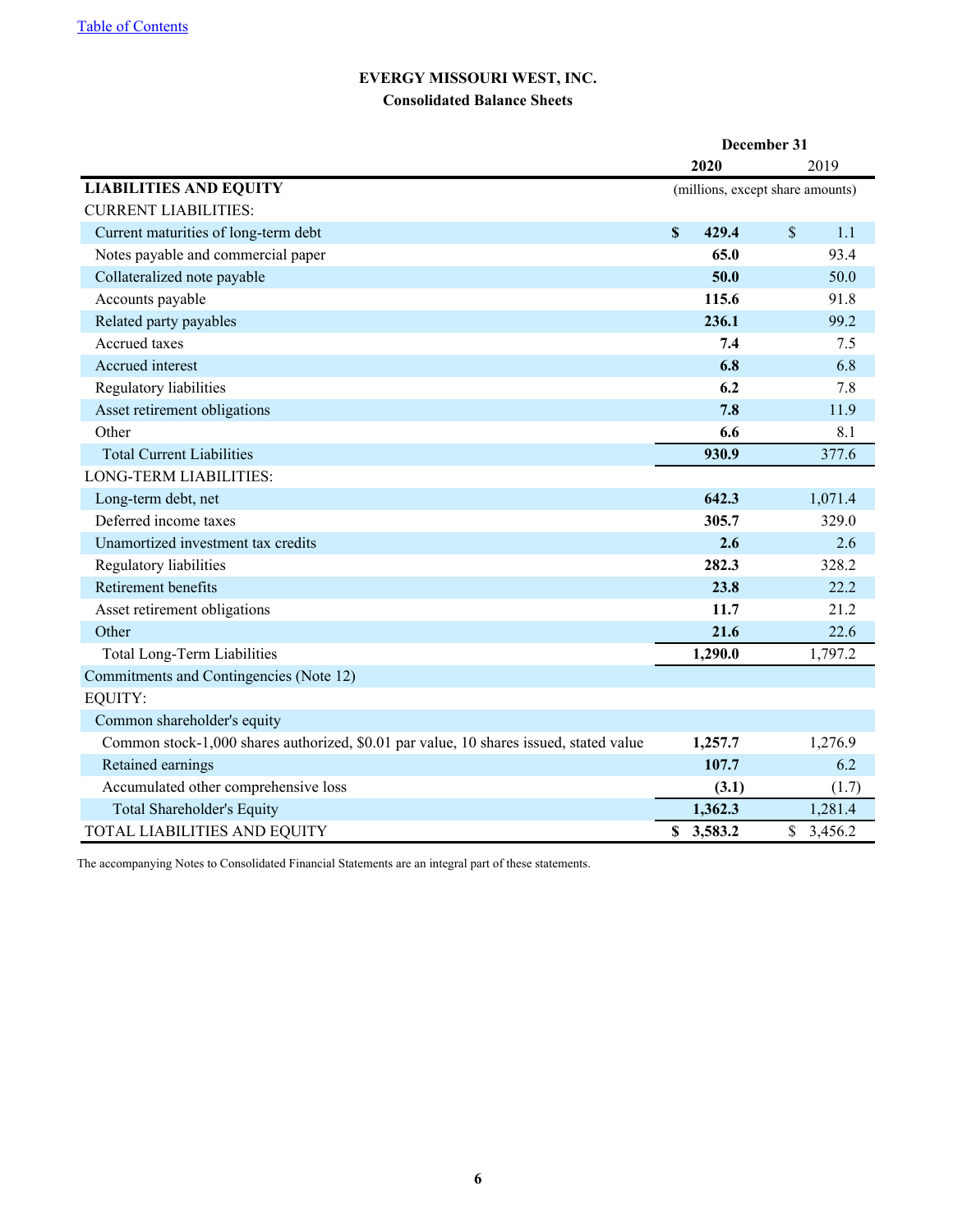#### **EVERGY MISSOURI WEST, INC. Consolidated Statements of Cash Flows**

<span id="page-6-0"></span>

| 2020<br><b>Year Ended December 31</b>                                            |                         |         | 2019                     |                  |
|----------------------------------------------------------------------------------|-------------------------|---------|--------------------------|------------------|
| CASH FLOWS FROM (USED IN) OPERATING ACTIVITIES                                   | (millions)              |         |                          |                  |
| Net income                                                                       | \$                      | 157.3   | $\mathcal{S}$            | 96.5             |
| Adjustments to reconcile net income to net cash provided by operating activities |                         |         |                          |                  |
| Depreciation and amortization                                                    |                         | 105.6   |                          | 104.2            |
| Net deferred income taxes and credits                                            |                         | (33.4)  |                          | 113.6            |
| Allowance for equity funds used during construction                              |                         | (0.1)   |                          |                  |
| Payments for asset retirement obligations                                        |                         | (8.6)   |                          | (0.5)            |
| Other                                                                            |                         |         |                          | 0.6              |
| Changes in working capital items:                                                |                         |         |                          |                  |
| Accounts receivable                                                              |                         | 9.6     |                          | 12.3             |
| Fuel inventory and supplies                                                      |                         | (5.4)   |                          | 4.4              |
| Prepaid expenses and other current assets                                        |                         | 13.0    |                          | 22.7             |
| Accounts payable                                                                 |                         | 39.3    |                          | (10.4)           |
| <b>Accrued</b> taxes                                                             |                         | 11.3    |                          | (10.8)           |
| Other current liabilities                                                        |                         | (3.1)   |                          | (26.0)           |
| Change in other assets                                                           |                         | 12.4    |                          | (12.0)           |
| Changes in other liabilities                                                     |                         | 8.6     |                          | 7.9              |
| Cash Flows from Operating Activities                                             |                         | 306.5   |                          | 302.5            |
| CASH FLOWS FROM (USED IN) INVESTING ACTIVITIES:                                  |                         |         |                          |                  |
| Additions to property, plant and equipment                                       |                         | (276.0) |                          | (169.0)          |
| Other investing activities                                                       |                         | 1.0     |                          | (1.0)            |
| Cash Flows used in Investing Activities                                          |                         | (275.0) |                          | (170.0)          |
| CASH FLOWS FROM (USED IN) FINANCING ACTIVITIES:                                  |                         |         |                          |                  |
| Short term debt, net                                                             |                         | (28.4)  |                          | (56.7)           |
| Proceeds from long-term debt                                                     |                         |         |                          | 99.9             |
| Retirements of long-term debt                                                    |                         | (1.1)   |                          | (1.1)            |
| Money pool borrowings                                                            |                         | 100.0   |                          |                  |
| Cash dividends paid                                                              |                         | (75.0)  |                          | (175.0)          |
| Other financing activities                                                       |                         | (0.2)   |                          |                  |
| Cash flows used in Financing Activities                                          |                         | (4.7)   |                          | (132.9)          |
| NET CHANGE IN CASH AND CASH EQUIVALENTS                                          |                         | 26.8    |                          | (0.4)            |
| CASH AND CASH EQUIVALENTS:                                                       |                         |         |                          |                  |
| Beginning of period                                                              |                         | 1.2     |                          | 1.6              |
| End of period                                                                    | $\overline{\mathbb{S}}$ | 28.0    | $\overline{\mathcal{S}}$ | $\overline{1.2}$ |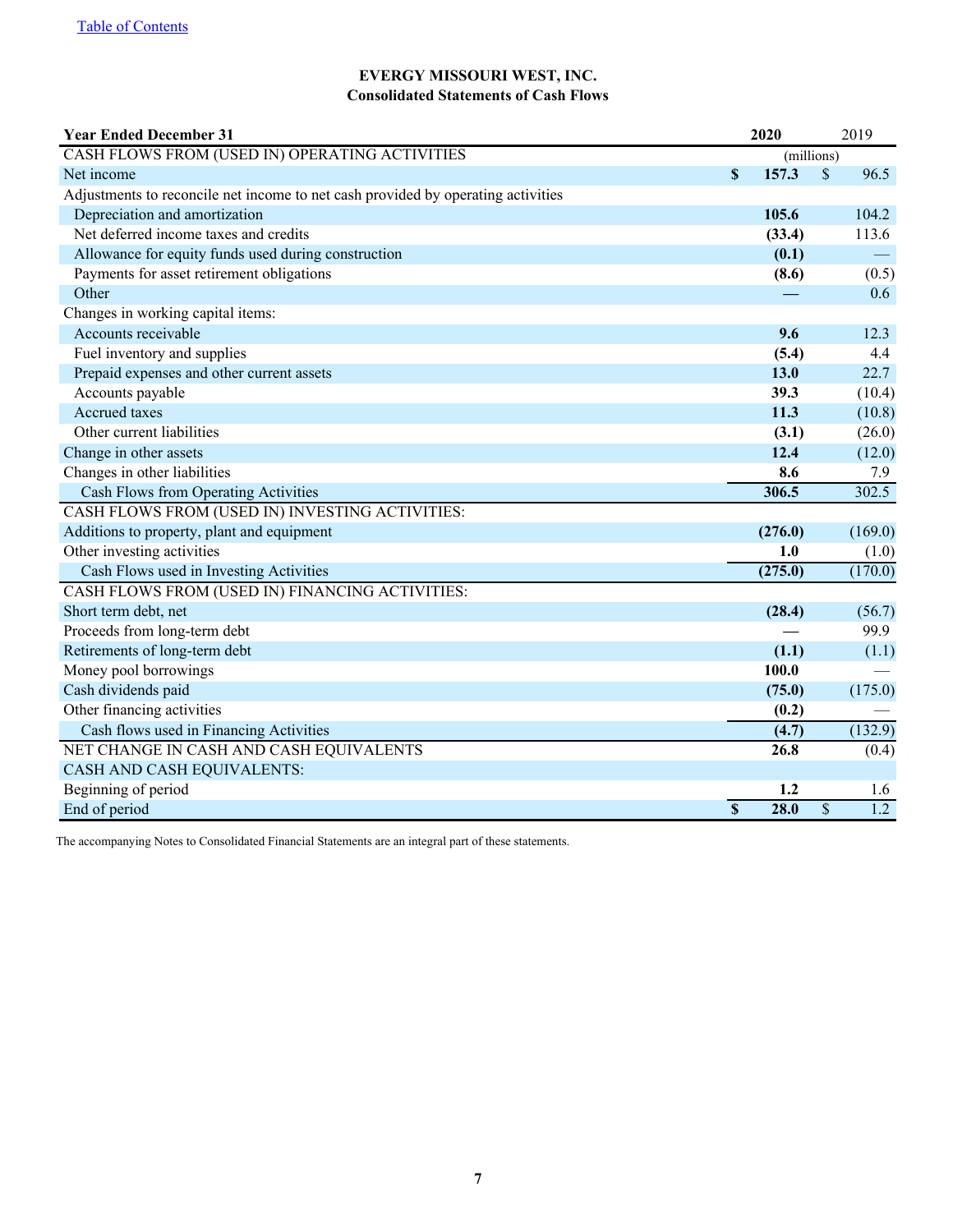# **EVERGY MISSOURI WEST, INC. Consolidated Statements of Changes in Equity**

<span id="page-7-0"></span>

|                                                    | Common<br>stock<br>shares | Common<br>stock   | Retained<br>earnings             | AOCI-<br><b>Defined</b><br>benefit<br>pension<br>plans | <b>Total equity</b> |
|----------------------------------------------------|---------------------------|-------------------|----------------------------------|--------------------------------------------------------|---------------------|
|                                                    |                           |                   | (millions, except share amounts) |                                                        |                     |
| <b>Balance as of December 31, 2018</b>             | 10S                       | $1,276.9$ \$      | 84.7 \$                          | $(1.0)$ \$                                             | 1,360.6             |
| Net income                                         |                           |                   | 96.5                             |                                                        | 96.5                |
| Dividends declared on common stock                 |                           |                   | (175.0)                          |                                                        | (175.0)             |
| Change in unrecognized pension expense, net of tax |                           |                   |                                  | (0.7)                                                  | (0.7)               |
| <b>Balance as of December 31, 2019</b>             | 10                        | 1,276.9           | 6.2                              | (1.7)                                                  | 1,281.4             |
| Net income                                         |                           |                   | 157.3                            |                                                        | 157.3               |
| Dividends declared on common stock                 |                           | (19.2)            | (55.8)                           |                                                        | (75.0)              |
| Change in unrecognized pension expense, net of tax |                           |                   |                                  | (1.4)                                                  | (1.4)               |
| <b>Balance as of December 31, 2020</b>             | 10                        | - \$<br>1.257.7 S | 107.7 S                          | $(3.1)$ \$                                             | 1,362.3             |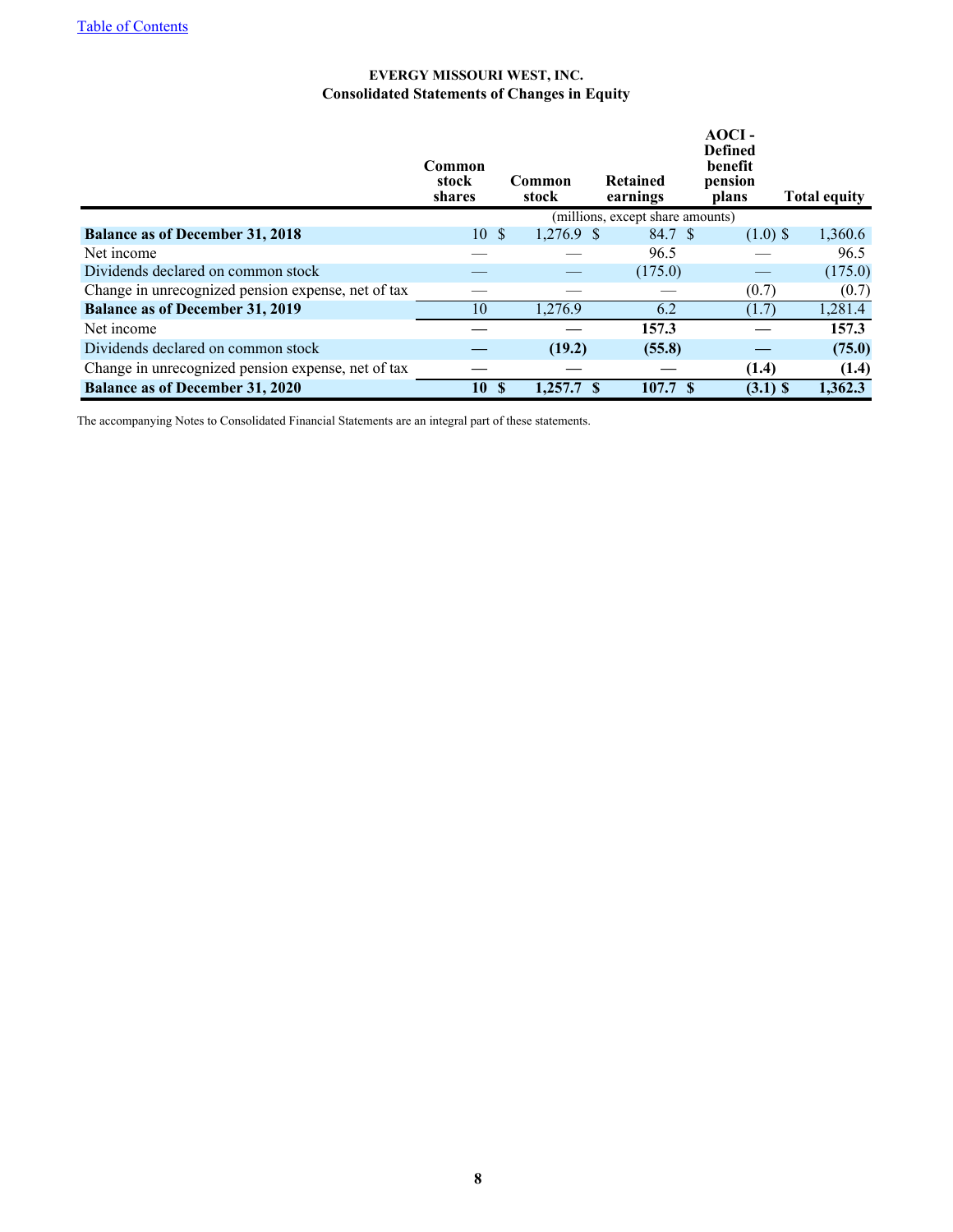# <span id="page-8-0"></span>**EVERGY MISSOURI WEST, INC. Notes to Consolidated Financial Statements**

The term "Evergy Missouri West" is used throughout this report and refers to Evergy Missouri West, Inc. and its consolidated subsidiaries, unless otherwise indicated. Evergy Missouri West is a wholly-owned subsidiary of Evergy, Inc. (Evergy). Evergy also owns Evergy Metro, Inc. (Evergy Metro) and Evergy Kansas Central, Inc. (Evergy Kansas Central), both integrated, regulated electric utilities.

# **1. SUMMARY OF SIGNIFICANT ACCOUNTING POLICIES**

## **Organization**

Evergy Missouri West is an integrated, regulated electric utility that provides electricity to customers in the state of Missouri. Evergy Missouri West conducts business in its service territory using the name Evergy.

#### **Principles of Consolidation**

Evergy Missouri West's consolidated financial statements include the accounts of its subsidiaries. Undivided interests in jointly-owned generation facilities are included on a proportionate basis. Intercompany transactions have been eliminated.

Subsequent events have been evaluated through March 17, 2021, the date the consolidated financial statements were available to be issued.

Evergy Missouri West elected not to apply "push-down accounting" related to the Great Plains Energy Incorporated (Great Plains Energy) and Evergy Kansas Central merger, whereby the adjustments of assets and liabilities to fair value and the resulting goodwill would be recorded on the financial statements of the acquired subsidiary. Evergy Missouri West's recorded goodwill of \$351.6 million as of December 31, 2020 and 2019 is related to Great Plains Energy's acquisition of Evergy Missouri West in 2008, where "push-down accounting" was applied.

#### **Use of Estimates**

The process of preparing financial statements in conformity with generally accepted accounting principles (GAAP) requires the use of estimates and assumptions that affect the reported amounts of certain types of assets, liabilities, revenues and expenses. Such estimates primarily relate to unsettled transactions and events as of the date of the financial statements. Accordingly, upon settlement, actual results may differ from estimated amounts.

#### **Cash and Cash Equivalents**

Cash equivalents consist of highly liquid investments with original maturities of three months or less at acquisition.

#### **Fuel Inventory and Supplies**

Evergy Missouri West records fuel inventory and supplies at average cost. The following table separately states the balances for fuel inventory and supplies.

|                             |    | December 31 |   |      |  |  |
|-----------------------------|----|-------------|---|------|--|--|
|                             |    | 2020        |   |      |  |  |
|                             |    | (millions)  |   |      |  |  |
| Fuel inventory              | \$ | 20.8        | S | 20.1 |  |  |
| Supplies                    |    | 36.7        |   | 32.0 |  |  |
| Fuel inventory and supplies | ۰D | 57.5        |   | 52.  |  |  |

# **Property, Plant and Equipment**

Evergy Missouri West records the value of property, plant and equipment at cost. For plant, cost includes contracted services, direct labor and materials, indirect charges for engineering and supervision and an allowance for funds used during construction (AFUDC). AFUDC represents the allowed cost of capital used to finance utility construction activity. AFUDC equity funds are included as a non-cash item in other income and AFUDC borrowed funds are a reduction of interest expense. AFUDC is computed by applying a composite rate to qualified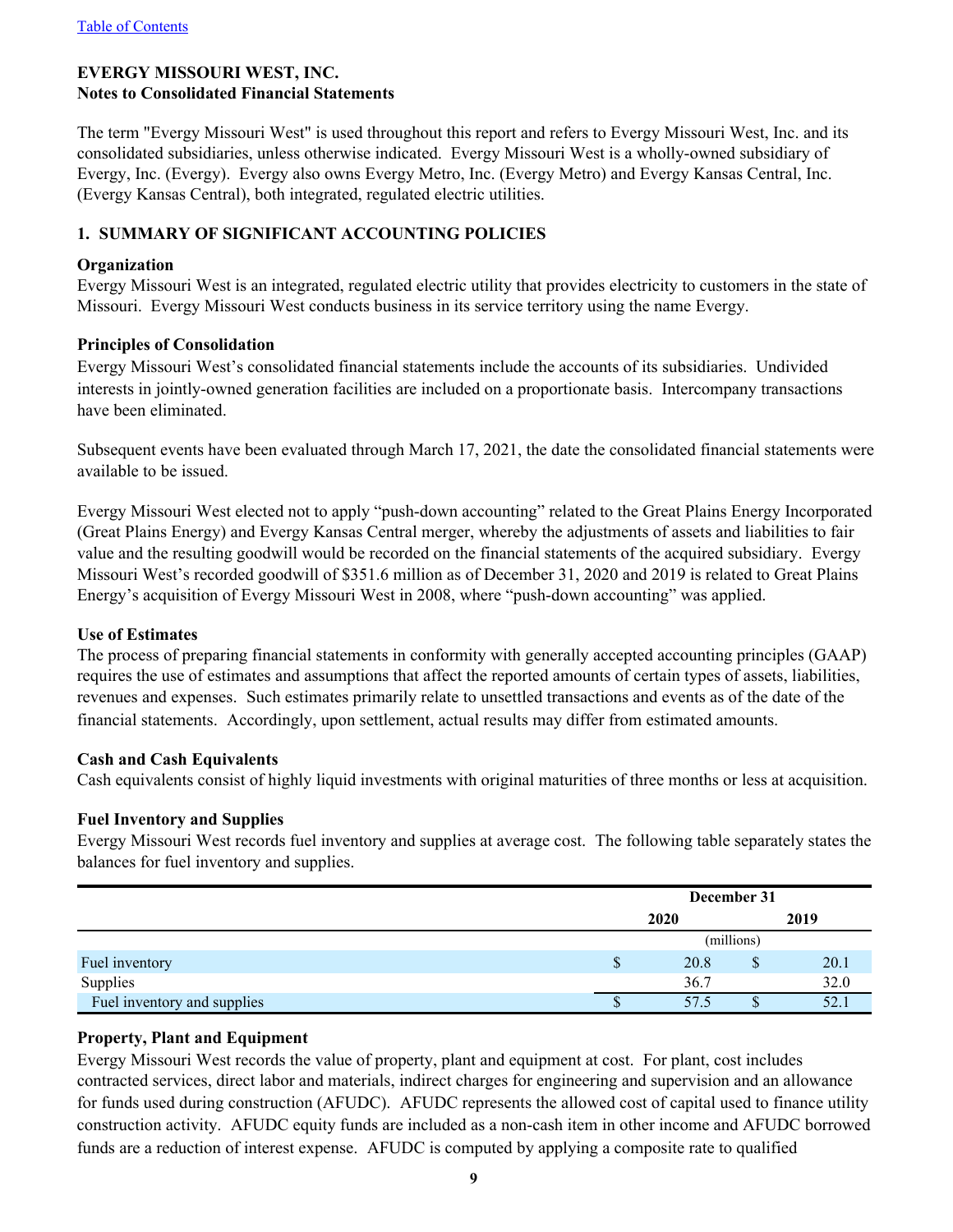#### [Table of Contents](#page-1-0)

construction work in progress. The rates used to compute gross AFUDC are compounded semi-annually and averaged 3.5% in 2020 and 3.7% in 2019.

The amounts of Evergy Missouri West's AFUDC for borrowed and equity funds are detailed in the following table.

|                      | 2020        |            | 2019            |
|----------------------|-------------|------------|-----------------|
|                      |             | (millions) |                 |
| AFUDC borrowed funds | 2.0         | ъ          | 27              |
| AFUDC equity funds   | $0_{\cdot}$ |            |                 |
| Total                | Z.          |            | $\gamma$ $\tau$ |

When property units are retired or otherwise disposed, the original cost net of salvage is charged to accumulated depreciation. Repair of property and replacement of items not considered to be units of property are expensed as incurred.

#### **Depreciation and Amortization**

Depreciation and amortization of utility plant is computed using the straight-line method over the estimated lives of depreciable property based on rates approved by state regulatory authorities. Annual depreciation rates average approximately 3%. See Note 7 for more details.

The depreciable lives of Evergy Missouri West's property, plant and equipment are detailed in the following table.

|                         |    | (years) |    |
|-------------------------|----|---------|----|
| Generating facilities   | 20 | to      | 60 |
| Transmission facilities | 49 | to      | 66 |
| Distribution facilities | 10 | to      | 66 |
| Other                   |    | to      | 55 |

# **Plant to be Retired, Net**

When Evergy Missouri West retires utility plant, the original cost, net of salvage, is charged to accumulated depreciation. However, when it becomes probable an asset will be retired significantly in advance of its original expected useful life and in the near term, the cost of the asset and related accumulated depreciation is recognized as a separate asset and a probable abandonment. If the asset is still in service, the net amount is classified as plant to be retired, net on the consolidated balance sheets. If the asset is no longer in service, the net amount is classified as a regulatory asset on the consolidated balance sheets.

Evergy Missouri West must also assess the probability of full recovery of the remaining net book value of the abandonment. The net book value that may be retained as an asset on the balance sheet for the abandonment is dependent upon amounts that may be recovered through regulated rates, including any return. An impairment charge, if any, would equal the difference between the remaining net book value of the asset and the present value of the future revenues expected from the asset.

Evergy Missouri West has determined that its November 2018 retirement of Sibley No. 3 Unit meets the criteria to be considered an abandonment. As of December 31, 2020, Evergy Missouri West has classified the remaining Sibley No. 3 Unit net book value of \$128.4 million as retired generation facilities within regulatory assets on its consolidated balance sheet. This regulatory asset is reduced by approximately \$9 million of annual amortization expense, which is an amount equal to the annual depreciation expense for the asset reflected in retail rates.

In October 2019, the Missouri Public Service Commission (MPSC) granted the request of certain intervenors for an Accounting Authority Order (AAO) that requires Evergy Missouri West to record a regulatory liability for all revenues collected from customers for return on investment, non-fuel operations and maintenance costs, taxes including accumulated deferred income taxes and all other costs associated with Sibley Station following the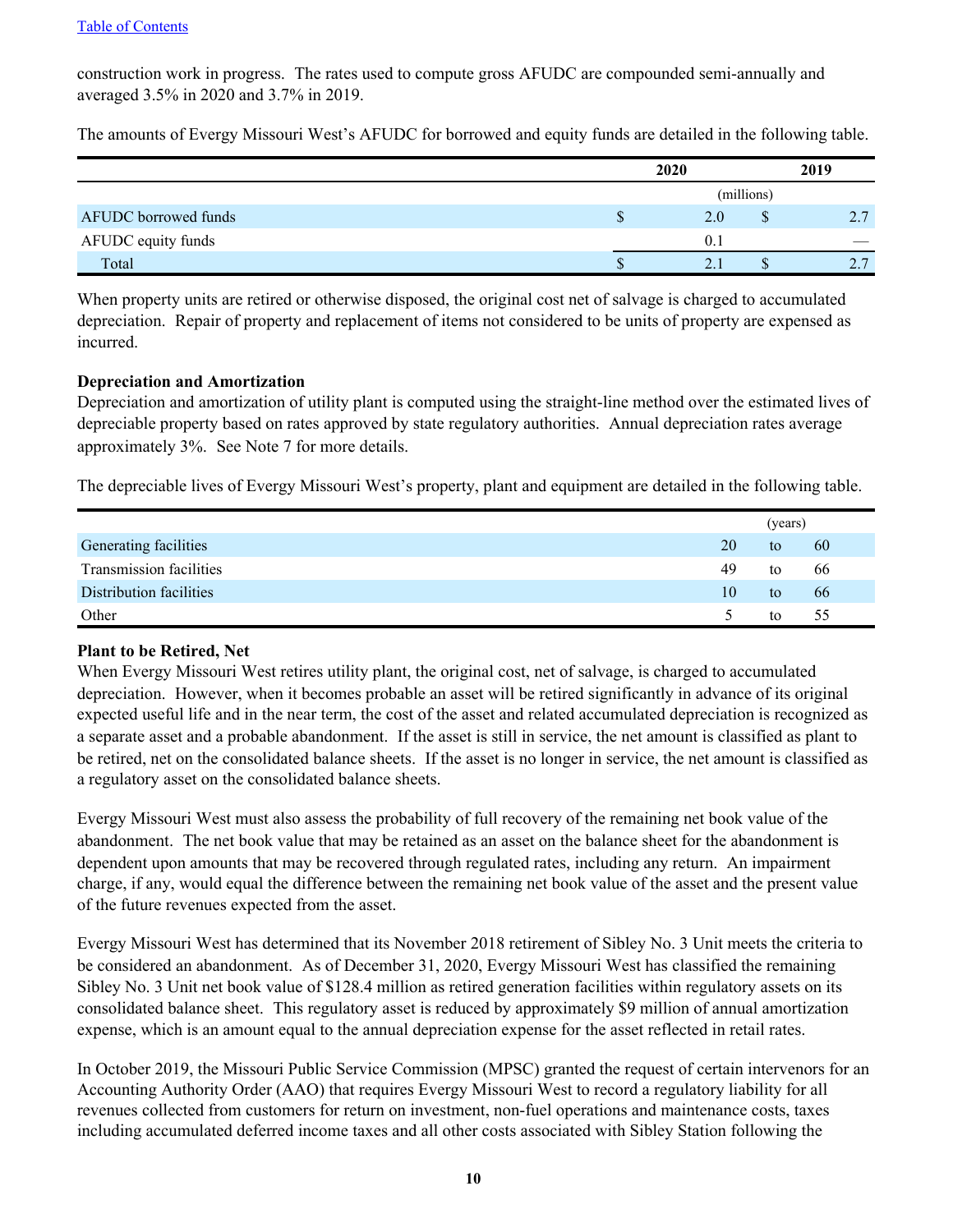station's retirement in November 2018 for consideration in Evergy Missouri West's next rate case, which is expected to be completed no later than the end of 2022. See Note 4 for additional information regarding the AAO.

Evergy Missouri West expects that the MPSC's decision in its next rate case regarding the AAO could impact the valuation of its regulatory asset for retired generation facilities but as of December 31, 2020, has concluded that no impairment is required based on the relevant facts and circumstances.

# **Regulatory Accounting**

Accounting standards are applied that recognize the economic effects of rate regulation. Accordingly, regulatory assets and liabilities have been recorded when required by a regulatory order or based on regulatory precedent. See Note 4 for additional information concerning regulatory matters.

# **Revenue Recognition**

Evergy Missouri West recognizes revenue on the sale of electricity to customers over time as the service is provided in the amount it has the right to invoice. Revenues recorded include electric services provided but not yet billed by Evergy Missouri West. Unbilled revenues are recorded for kWh usage in the period following the customers' billing cycle to the end of the month. This estimate is based on net system kWh usage less actual billed kWhs. Evergy Missouri West's estimated unbilled kWhs are allocated and priced by regulatory jurisdiction across the rate classes based on actual billing rates. Evergy Missouri West's unbilled revenue estimate is affected by factors including fluctuations in energy demand, weather, line losses and changes in the composition of customer classes. See Note 3 for the balance of unbilled receivables for Evergy Missouri West as of December 31, 2020 and 2019.

Evergy Missouri West also collects sales taxes and franchise fees from customers concurrent with revenueproducing activities that are levied by state and local governments. These items are excluded from revenue, and thus are not reflected on Evergy Missouri West's consolidated statements of comprehensive income.

See Note 2 for additional details regarding revenue recognition from sales of electricity by Evergy Missouri West.

# **Allowance for Credit Losses**

Historical loss information generally provides the basis for Evergy Missouri West's assessment of expected credit losses. Evergy Missouri West uses an aging of accounts receivable method to assess historical loss information. When historical experience may not fully reflect Evergy Missouri West's expectations about the future, Evergy Missouri West will adjust historical loss information, as necessary, to reflect the current conditions and reasonable and supportable forecasts not already reflected in the historical loss information.

Receivables are charged off when they are deemed uncollectible, which is based on a number of factors including specific facts surrounding an account and management's judgment.

#### **Asset Impairments**

Long-lived assets and finite-lived intangible assets subject to amortization are reviewed for impairment whenever events or changes in circumstances indicate that the carrying amount of an asset may not be recoverable. If the sum of the undiscounted expected future cash flows from an asset to be held and used is less than the carrying value of the asset, an asset impairment must be recognized in the financial statements. The amount of impairment recognized is the excess of the carrying value of the asset over its fair value.

Goodwill and indefinite lived intangible assets are tested for impairment annually and when an event occurs indicating the possibility that an impairment exists. The annual test must be performed at the same time each year. The goodwill impairment test consists of comparing the fair value of a reporting unit to its carrying amount, including goodwill, to identify potential impairment. In the event that the carrying amount exceeds the fair value of the reporting unit, an impairment loss is recognized for the difference between the carrying amount of the reporting unit and its fair value. See Note 5 for additional details on goodwill.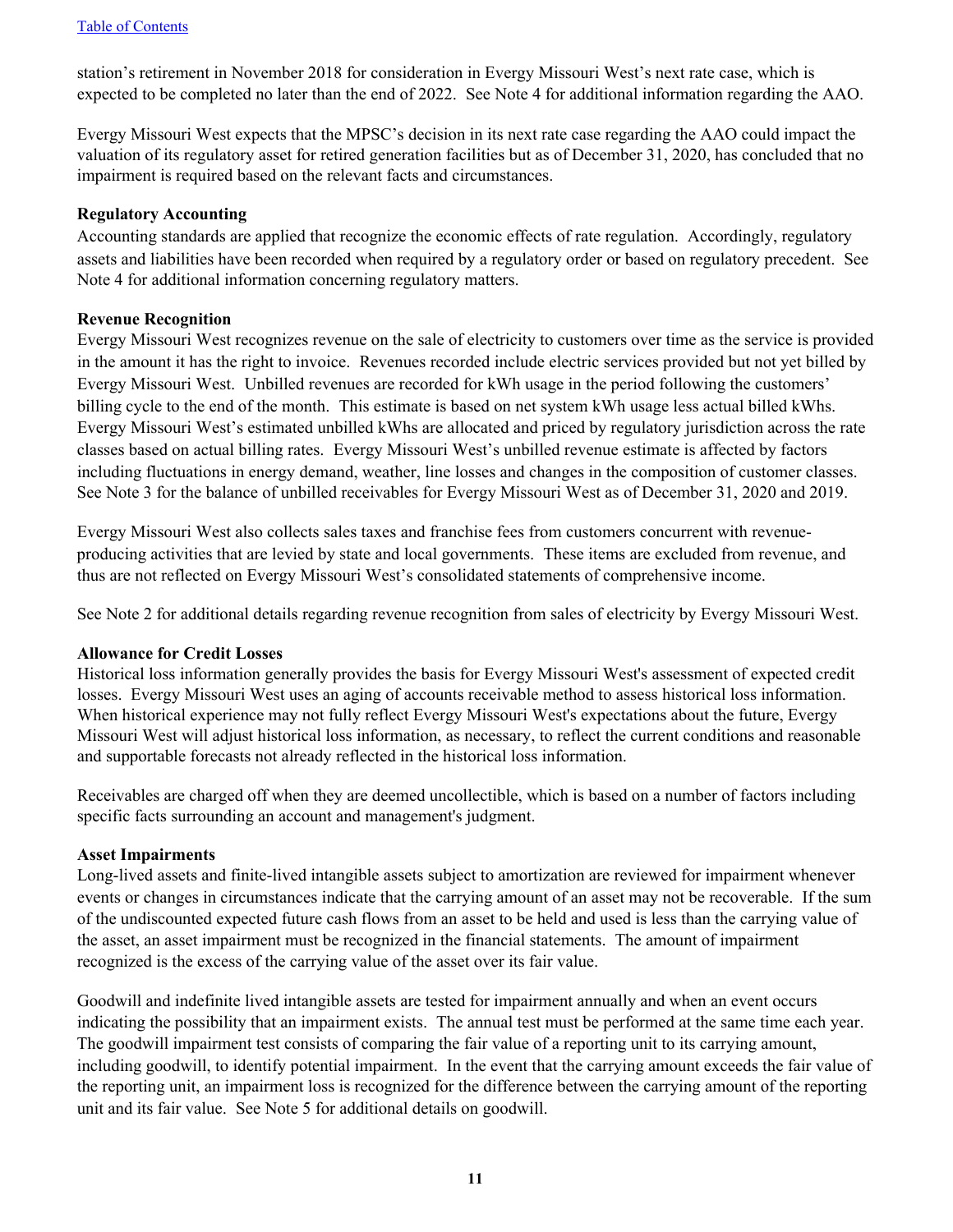#### [Table of Contents](#page-1-0)

## **Income Taxes**

Income taxes are accounted for using the asset/liability approach. Deferred tax assets and liabilities are determined based on the temporary differences between the financial reporting and tax bases of assets and liabilities, applying enacted statutory tax rates in effect for the year in which the differences are expected to reverse. Deferred tax assets are reduced by a valuation allowance when, in the opinion of management, it is more likely than not that some portion of the deferred tax assets will not be realized.

Evergy Missouri West recognizes tax benefits based on a "more-likely-than-not" recognition threshold. In addition, Evergy Missouri West recognizes interest accrued related to unrecognized tax benefits in interest expense and penalties in operating expenses.

Evergy and its subsidiaries, including Evergy Missouri West, file a consolidated federal income tax return as well as unitary and combined income tax returns in several state jurisdictions with Kansas and Missouri being the most significant. Income taxes for consolidated or combined subsidiaries are allocated to the subsidiaries based on separate company computations of income or loss. Evergy Missouri West's income tax provisions include taxes allocated based on its separate company income or loss.

Evergy Missouri West has established a net regulatory liability for future refunds to be made to customers for amounts collected from customers in excess of income taxes in current rates. Tax credits are recognized in the year generated except for certain investment tax credits that have been deferred and amortized over the remaining service lives of the related properties.

# **Other Income (Expense), Net**

The table below shows the detail of other expense for Evergy Missouri West.

|                                                | 2020       | 2019   |
|------------------------------------------------|------------|--------|
|                                                | (millions) |        |
| Non-service cost component of net benefit cost | (13.7)     | (15.2) |
| Other                                          | (0.8)      | (0.7)  |
| Other expense                                  | 14.5)      | (15.9) |

#### **Supplemental Cash Flow Information**

| <b>Year Ended December 31</b>           | 2020       | 2019   |
|-----------------------------------------|------------|--------|
| Cash paid for (received from):          | (millions) |        |
| Interest, net of amount capitalized     | 55.3       | 55.9   |
| Income taxes, net of refunds            | (21.9)     | (87.7) |
| Non-cash investing transactions:        |            |        |
| Property, plant and equipment additions | 35.4       | 13 2   |

# **Recently Adopted Accounting Standards**

*Leases*

In February 2016, the Financial Accounting Standards Board (FASB) issued Accounting Standards Update (ASU) No. 2016-02, *Leases*, which requires an entity that is a lessee to record a right-of-use asset and a lease liability for lease payments on the balance sheet for all leases with terms longer than 12 months. Leases will be classified as either finance or operating, with classification affecting the pattern of expense recognition in the income statement. Lessor accounting remains largely unchanged. In January 2018, the FASB issued ASU No. 2018-01, *Leases: Land Easement Practical Expedient for Transition to Topic 842*, which permits entities to elect an optional transition practical expedient to not evaluate under Topic 842 land easements that exist or expired before the entity's adoption of Topic 842 and that were not previously accounted for as leases under Topic 840. In July 2018, the FASB issued ASU No. 2018-10, *Codification Improvements to Topic 842, Leases*, which updates narrow aspects of the guidance issued in ASU No. 2016-02. Also in July 2018, the FASB issued ASU No. 2018-11, *Leases: Targeted Improvements*, which provides an optional transition method that allows entities to initially apply Topic 842 at the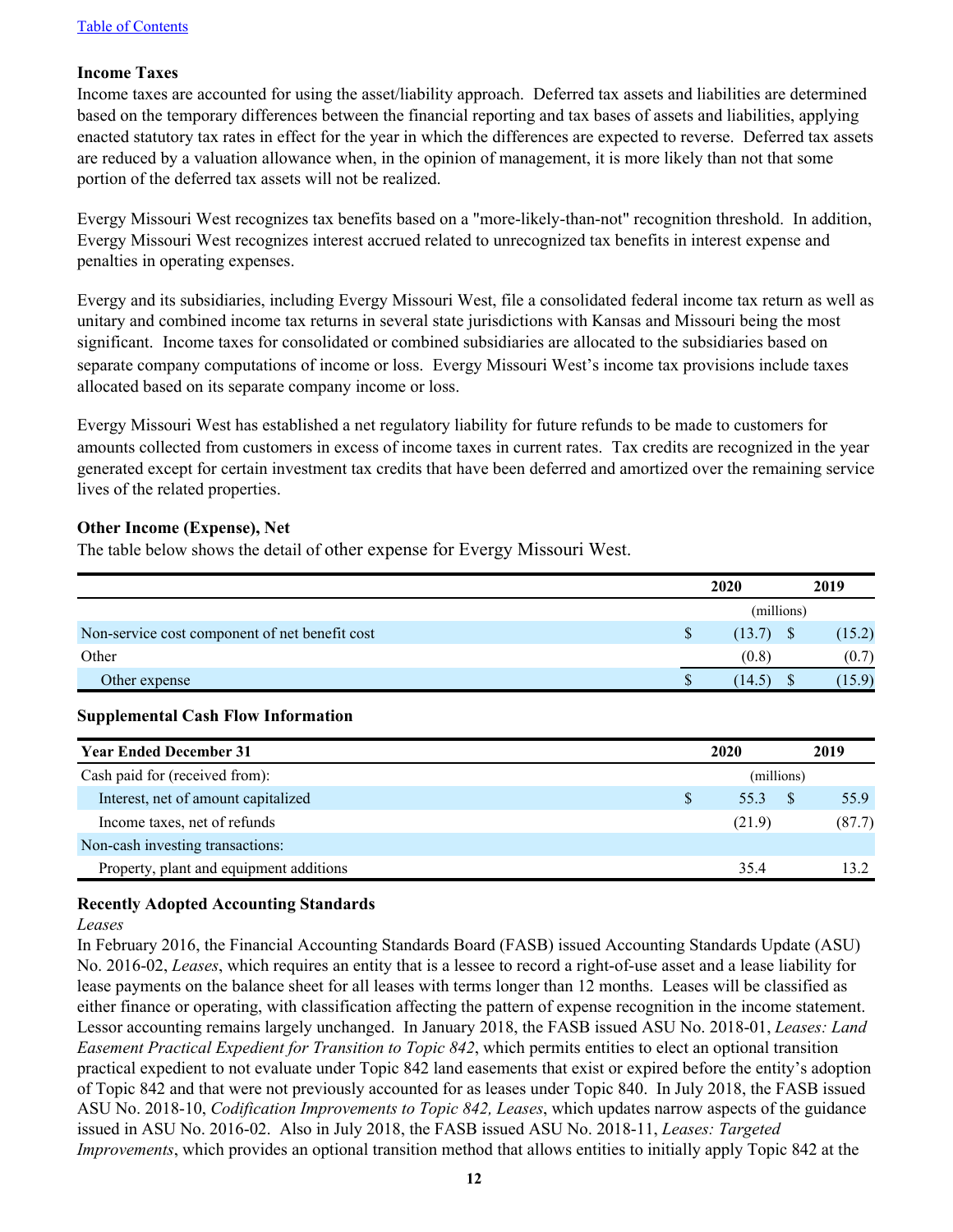adoption date and recognize a cumulative-effect adjustment to the opening balance of retained earnings in the period of adoption without restating prior periods. In December 2018, the FASB issued ASU No. 2018-20, *Leases: Narrow-Scope Improvements for Lessors*, which is expected to reduce a lessor's implementation and ongoing costs associated with applying ASU No. 2016-02. In March 2019, the FASB issued ASU No. 2019-01, *Leases: Codification Improvements,* which clarifies certain lessor accounting and interim reporting requirements. ASU No. 2016-02 and the subsequent amendments are effective for interim and annual periods beginning after December 15, 2018, with early adoption permitted, and requires a modified retrospective transition approach with an option to either adjust or not adjust comparative periods.

Evergy Missouri West adopted the new guidance on January 1, 2019 without adjusting comparative periods for all leases existing as of January 1, 2019, by electing the optional transition method permitted by ASU No. 2018-11. The adoption of Topic 842 did not have a material impact on Evergy Missouri West and there was no cumulativeeffect adjustment recorded to the opening balance of retained earnings. Evergy Missouri West also elected a practical expedient to forgo reassessing existing or expired contracts as leases to determine whether each is in scope of Topic 842 and to forgo reassessing lease classification for existing and expired leases.

# **February 2021 Winter Weather Event**

In February 2021, much of the central and southern United States, including the service territory of Evergy Missouri West, experienced a significant winter weather event that resulted in extremely cold temperatures over a multi-day period. This winter weather event resulted in an increase in the demand for natural gas used by Evergy Missouri West for generating electricity and also contributed to the limited availability of other generation resources, including coal and renewables, within the SPP Integrated Marketplace. Evergy Missouri West is a member of the SPP and, as a result, principally sells and purchases power through the SPP's Integrated Marketplace for Evergy Missouri West's retail electric customers. These circumstances resulted in higher than normal market prices for both natural gas and power for the duration of the winter weather event. Evergy Missouri West estimates that as part of the winter weather event, it experienced an increase in natural gas and purchased power costs of approximately \$260 million. This amount represents a preliminary estimate and is still under development. Further, the final amount of purchased power costs incurred by Evergy Missouri West is subject to final settlement pricing by the SPP Integrated Marketplace, which is currently expected to take an additional 30 to 45 days from the initial pricing, though the ultimate timing is uncertain.

Evergy Missouri West has a fuel recovery mechanism in its Missouri jurisdiction, that allows it to defer substantially all of any increased fuel and purchased power costs to a regulatory asset for future recovery from customers. While Evergy Missouri West expects to recover substantially all of any increased fuel and purchased power costs related to the winter weather event from customers, it is possible that the timing of the cost recovery could be delayed or spread over a longer than typical recovery timeframe by the MPSC given the extraordinary nature of the winter weather event.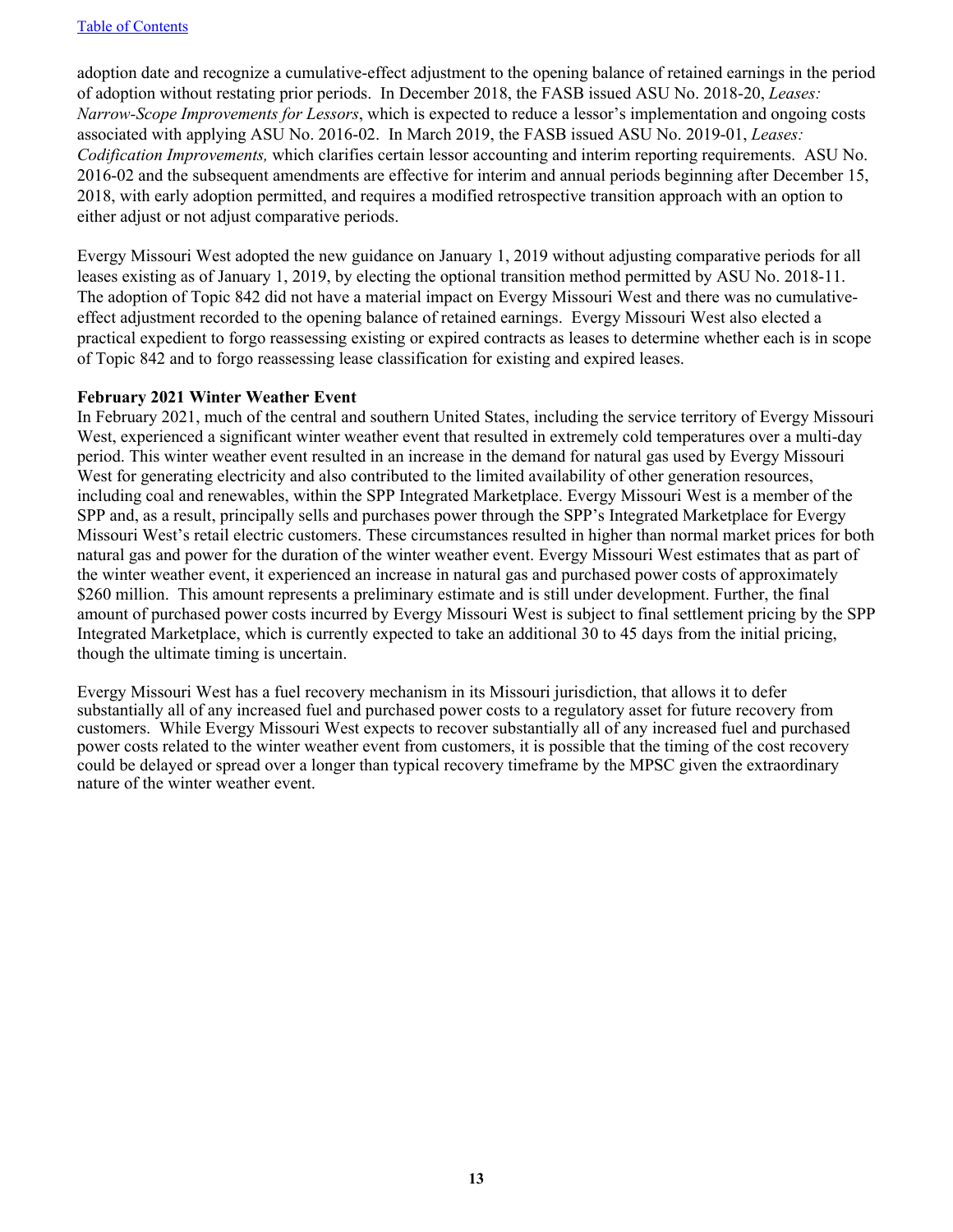# <span id="page-13-0"></span>**2. REVENUE**

Evergy Missouri West's revenues disaggregated by customer class are summarized in the following table.

|                                             |              | 2020       |              | 2019  |
|---------------------------------------------|--------------|------------|--------------|-------|
| <b>Revenues</b>                             |              | (millions) |              |       |
| Residential                                 | \$           | 393.3      | $\mathbb{S}$ | 401.8 |
| Commercial                                  |              | 259.0      |              | 286.4 |
| Industrial                                  |              | 80.0       |              | 83.4  |
| Other retail                                |              | 9.1        |              | 9.8   |
| Total electric retail                       | \$           | 741.4      | $\mathbb{S}$ | 781.4 |
| Wholesale                                   |              | 19.0       |              | 19.4  |
| Transmission                                |              | 17.3       |              | 18.4  |
| Industrial steam and other                  |              | 16.2       |              | 15.9  |
| Total revenue from contracts with customers | \$           | 793.9      | $\mathbb{S}$ | 835.1 |
| Other                                       |              | 1.2        |              | 1.3   |
| <b>Operating revenues</b>                   | $\mathbb{S}$ | 795.1      | \$           | 836.4 |

# **Retail Revenues**

Evergy Missouri West's retail revenues are generated by the regulated sale of electricity to Evergy Missouri West's residential, commercial and industrial customers within its franchised service territory. Evergy Missouri West recognizes revenue on the sale of electricity to its customers over time as the service is provided in the amount it has a right to invoice. Retail customers are billed monthly at the tariff rates approved by the MPSC based on customer kWh usage.

Revenues recorded include electric services provided but not yet billed by Evergy Missouri West. Unbilled revenues are recorded for kWh usage in the period following the customers' billing cycle to the end of the month. Evergy Missouri West's estimate is based on net system kWh usage less actual billed kWhs. Evergy Missouri West's estimated unbilled kWhs are allocated and priced by regulatory jurisdiction across the rate classes based on actual billing rates.

Evergy Missouri West also collects sales taxes and franchise fees from customers concurrent with revenueproducing activities that are levied by state and local governments. These items are excluded from revenue and thus not reflected on Evergy Missouri West's statements of comprehensive income.

#### **Wholesale Revenues**

Evergy Missouri West's wholesale revenues are generated by the sale of wholesale power and capacity in circumstances when the power that Evergy Missouri West generates is not required for customers in its service territory. These sales primarily occur within the Southwest Power Pool, Inc. (SPP) Integrated Marketplace. Evergy Missouri West also purchases power from the SPP Integrated Marketplace and records sale and purchase activity on a net basis in wholesale revenue or fuel and purchased power expense. In addition, Evergy Missouri West sells wholesale power and capacity through bilateral contracts to other counterparties, such as electric cooperatives, municipalities and other electric utilities.

For both wholesale sales to the SPP Integrated Marketplace and through bilateral contracts, Evergy Missouri West recognizes revenue on the sale of wholesale electricity to its customers over time as the service is provided in the amount it has a right to invoice.

Wholesale sales within the SPP Integrated Marketplace are billed weekly based on the fixed transaction price determined by the market at the time of the sale and the MWh quantity purchased. Wholesale sales from bilateral contracts are billed monthly based on the contractually determined transaction price and the kWh quantity purchased.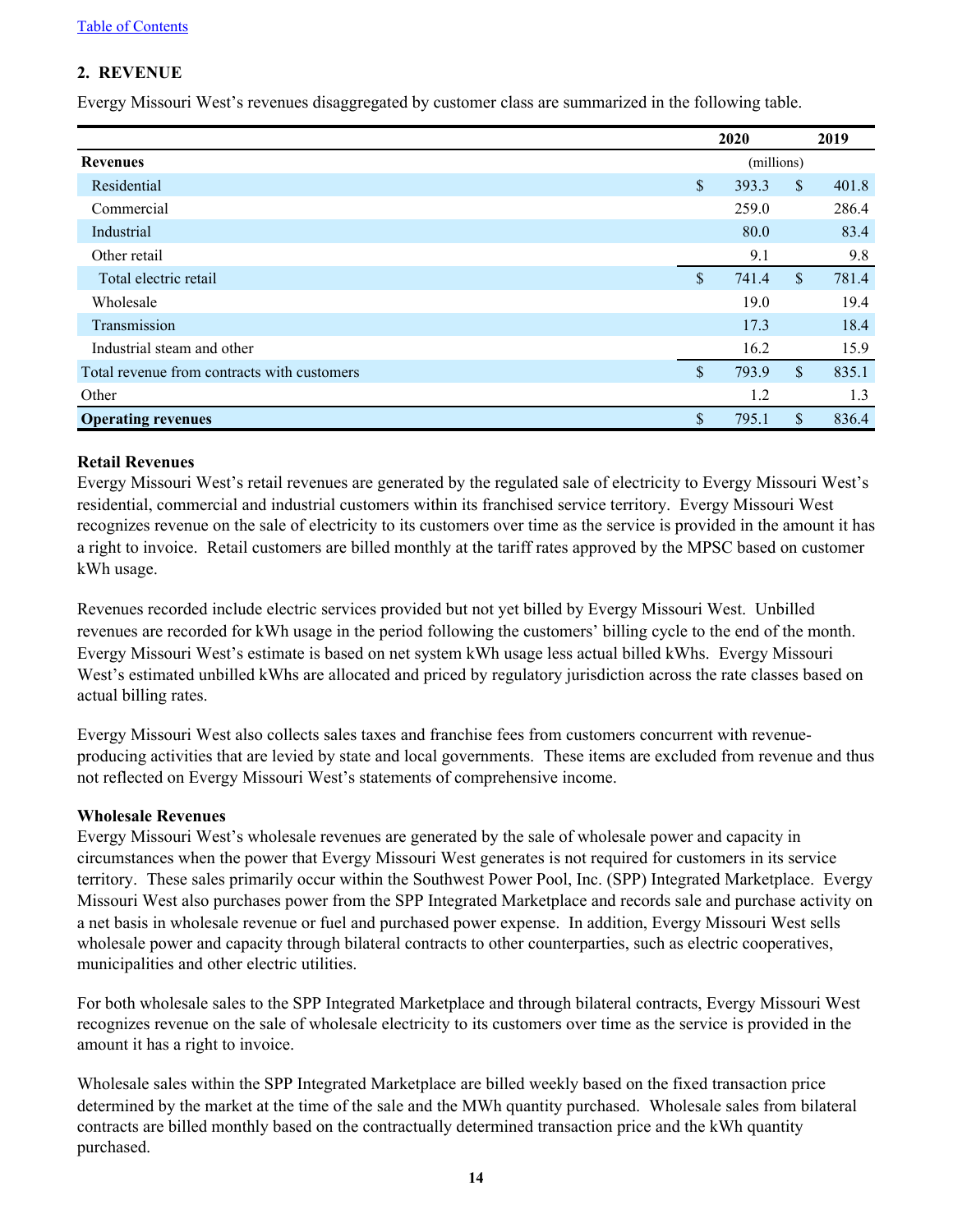#### <span id="page-14-0"></span>[Table of Contents](#page-1-0)

## **Transmission Revenues**

Evergy Missouri West's transmission revenues are generated by the use of its transmission network by the SPP. To enable optimal use of the diverse generating resources in the SPP region, Evergy Missouri West, as well as other transmission owners, allow the SPP to access and operate their transmission networks. As new transmission lines are constructed, they are included in the transmission network available to the SPP. In exchange for providing access, the SPP pays Evergy Missouri West consideration determined by formula rates approved by the Federal Energy Regulatory Commission (FERC), which include the cost to construct and maintain the transmission lines and a return on investment. The price for access to Evergy Missouri West's transmission network is updated annually based on projected costs. Projections are updated to actual costs and the difference is included in subsequent year's prices.

Evergy Missouri West recognizes revenue on the sale of transmission service to its customers over time as the service is provided in the amount it has a right to invoice. Transmission service to the SPP is billed monthly based on a fixed transaction price determined by FERC formula transmission rates along with other SPP-specific charges and the MW quantity purchased.

#### **Industrial Steam and Other Revenues**

Evergy Missouri West's industrial steam and other revenues are generated by the regulated sale of industrial steam to steam customers. Evergy Missouri West recognizes revenue on the sale of industrial steam to its customers over time as the service is provided in the amount that it has the right to invoice. Steam customers are billed on a monthly basis at the tariff rate approved by the MPSC based on customer MMBtu usage.

# **3. RECEIVABLES**

Evergy Missouri West's receivables are detailed in the following table.

|                                         |   | December 31 |   |                    |
|-----------------------------------------|---|-------------|---|--------------------|
|                                         |   | 2020        |   | 2019               |
|                                         |   | (millions)  |   |                    |
| Customer accounts receivable - billed   | S | 2.0         | S | $\left(4, \right)$ |
| Customer accounts receivable - unbilled |   | 31.4        |   | 27.8               |
| Other receivables                       |   | 7.1         |   | 9.8                |
| Allowance for credit losses             |   | (3.7)       |   | (2.2)              |
| Total                                   |   | 36.8        |   | 39.5               |

As of December 31, 2020 and 2019, other receivables for Evergy Missouri West included receivables from contracts with customers of \$0.8 million and \$3.1 million, respectively.

The change in Evergy Missouri West's allowance for credit losses is summarized in the following table.

|                                |               | 2020       | 2019  |
|--------------------------------|---------------|------------|-------|
|                                |               | (millions) |       |
| Beginning balance January 1    | <sup>\$</sup> | S<br>2.2   | 1.4   |
| Credit loss expense            |               | 4.8        | 6.4   |
| Write-offs                     |               | (6.3)      | (8.4) |
| Recoveries of prior write-offs |               | 3.0        | 2.8   |
| Ending balance December 31     |               | 3.7        |       |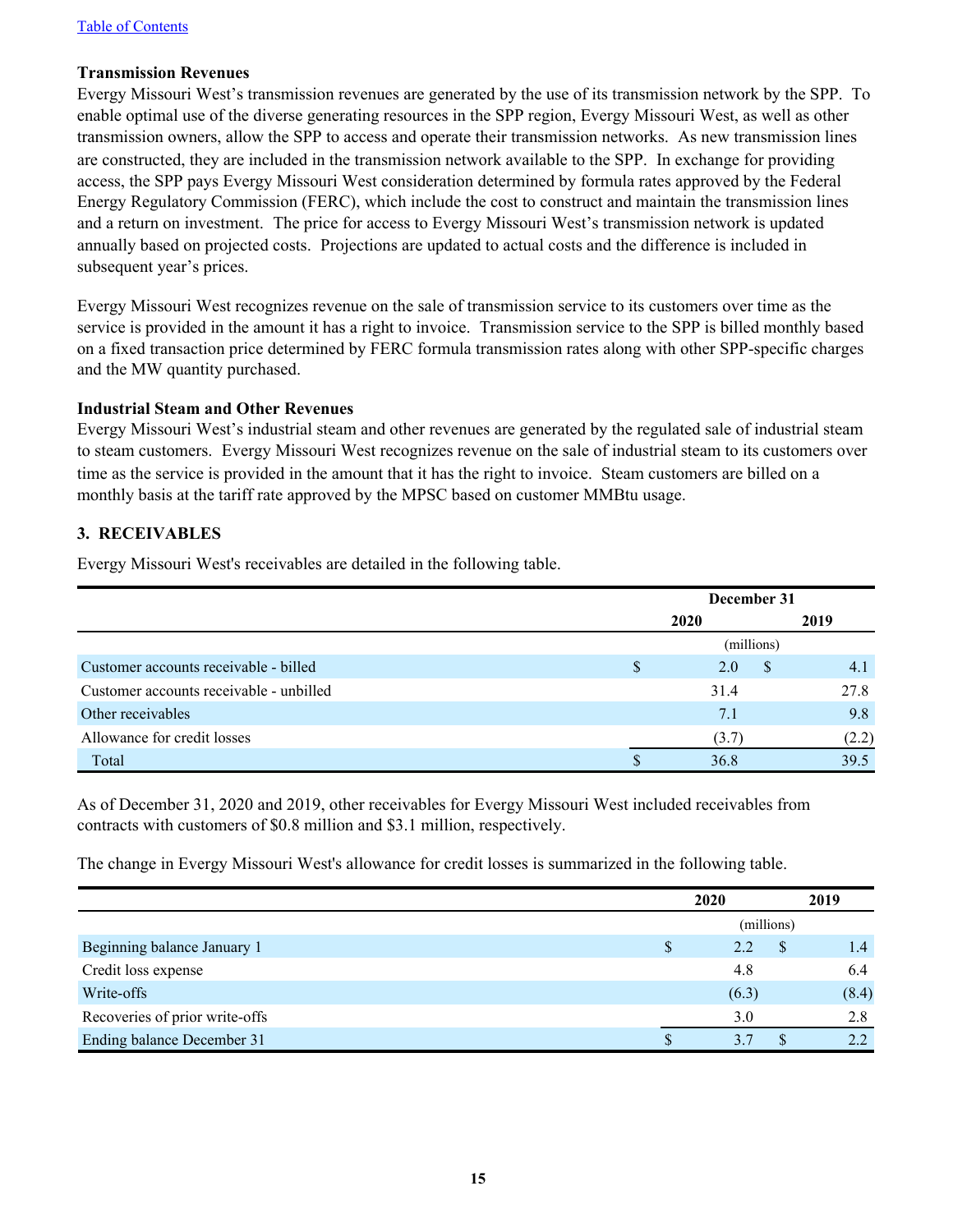# <span id="page-15-0"></span>**Sale of Accounts Receivable**

Evergy Missouri West sells an undivided percentage ownership interest in its retail and steam accounts receivable to an independent outside investor. This sale is accounted for as a secured borrowing with accounts receivable pledged as collateral and a corresponding short-term collateralized note payable recognized on the balance sheets. At December 31, 2020 and 2019, Evergy Missouri West's accounts receivable pledged as collateral and the corresponding short-term collateralized note payable were \$50.0 million. Evergy Missouri West's receivable sales facility expires in September 2021 and allows for \$50.0 million in aggregate outstanding principal amount of borrowings from mid-November through mid-June and then \$65.0 million from mid-June through the expiration date of the facility.

# **4. RATE MATTERS AND REGULATION**

# **Other Regulatory Proceedings**

In December 2018, the Office of the Public Counsel (OPC) and the Midwest Energy Consumers Group (MECG) filed a petition with the MPSC requesting an AAO that would require Evergy Missouri West to record a regulatory liability for all revenues collected from customers for return on investment, non-fuel operations and maintenance costs, taxes including accumulated deferred income taxes, and all other costs associated with Sibley Station following the station's retirement in November 2018.

In October 2019, the MPSC granted OPC's and MECG's request for an AAO and required Evergy Missouri West to record to a regulatory liability the revenues discussed above for consideration in Evergy Missouri West's next rate case, which is expected to be completed no later than the end of 2022. Depending on the MPSC's decision in this next rate case, Evergy Missouri West could be required to refund to customers all or a portion of amounts collected in revenue for Sibley Station since December 2018 or, alternatively, could be required to make no refunds.

As a result of the MPSC order, Evergy Missouri West has recorded a regulatory liability of \$18.4 million as of December 31, 2020 for the estimated amount of revenues that Evergy Missouri West has collected from customers for Sibley Station since December 2018 that Evergy Missouri West has determined is probable of refund. Evergy Missouri West expects that it will continue to defer such amounts as collected from customers until new rates become effective in its next rate case.

The accrual for the estimated amount does not include certain revenues collected related to Sibley Station that Evergy Missouri West has determined to not be probable of refund in the next rate case based on the relevant facts and circumstances. While Evergy Missouri West has determined these additional revenues to not be probable of refund, the ultimate resolution of this matter in Evergy Missouri West's next rate case is uncertain and could result in an estimated loss of up to approximately \$12 million per year in excess of the amount accrued until Evergy Missouri West's new rates become effective. Evergy Missouri West's regulatory liability for probable refunds as of December 31, 2020 and estimated loss in excess of the amount accrued represent estimates that could change significantly based on ongoing developments including decisions in other regulatory proceedings that establish precedent applicable to this matter and positions of parties on this issue in a future Evergy Missouri West rate case.

# *COVID-19 AAO Request*

In May 2020, Evergy Missouri West filed a request for an AAO with the MPSC that would allow for the extraordinary costs and lost revenues incurred by Evergy Missouri West, net of any COVID-19-related savings, as a result of the COVID-19 pandemic to be considered for future recovery from customers as part of its next rate case.

In October 2020, Evergy Missouri West entered into a non-unanimous stipulation and agreement with the MPSC staff and other intervenors that would allow Evergy Missouri West to defer to a regulatory asset certain net incremental costs incurred associated with the COVID-19 pandemic. The MPSC approved the AAO request in January 2021. As a result of the MPSC's order, Evergy Missouri West will record the net incremental costs to a regulatory asset for consideration in its next rate case, which is expected to be filed in January 2022.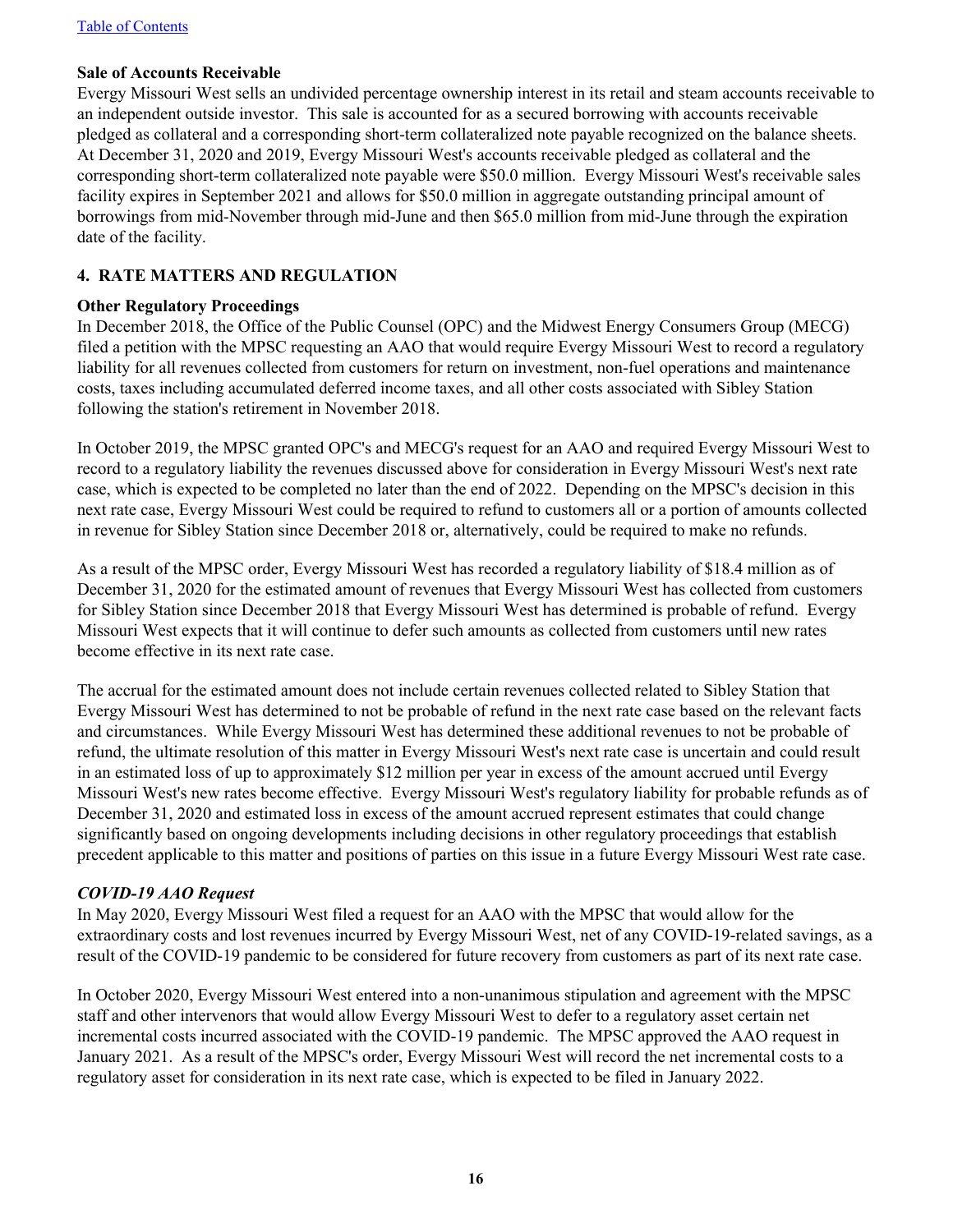#### [Table of Contents](#page-1-0)

## **Regulatory Assets and Liabilities**

Evergy Missouri West has recorded assets and liabilities on its consolidated balance sheets resulting from the effects of the ratemaking process, which would not otherwise be recorded if Evergy Missouri West was not regulated. Regulatory assets represent incurred costs that are probable of recovery from future revenues. Regulatory liabilities represent future reductions in revenues or refunds to customers.

Management regularly assesses whether regulatory assets and liabilities are probable of future recovery or refund by considering factors such as decisions by the MPSC or FERC in Evergy Missouri West's rate case filings; decisions in other regulatory proceedings, including decisions related to other companies, including Evergy Metro and Evergy Kansas Central, that establish precedent on matters applicable to Evergy Missouri West; and changes in laws and regulations. If recovery or refund of regulatory assets or liabilities is not approved by regulators or is no longer deemed probable, these regulatory assets or liabilities are recognized in the current period results of operations. Evergy Missouri West's continued ability to meet the criteria for recording regulatory assets and liabilities may be affected in the future by restructuring and deregulation in the electric industry or changes in accounting rules. In the event that the criteria no longer applied to any or all of Evergy Missouri West's operations, the related regulatory assets and liabilities would be written off unless an appropriate regulatory recovery mechanism were provided. Additionally, these factors could result in an impairment on utility plant assets.

Evergy Missouri West's regulatory assets and liabilities are detailed in the following table.

|                                                             | December 31 |    |        |  |  |
|-------------------------------------------------------------|-------------|----|--------|--|--|
|                                                             | 2020        |    | 2019   |  |  |
| <b>Regulatory Assets</b>                                    | (millions)  |    |        |  |  |
| Pension and post-retirement costs                           | \$<br>95.0  | -S | 105.3  |  |  |
| Debt reacquisition costs                                    | 0.8         |    | 1.0    |  |  |
| Depreciation                                                | 7.9         |    |        |  |  |
| Asset retirement obligations                                | 31.8        |    | 34.9   |  |  |
| Iatan No. 1 and common facilities                           | 4.1         |    | 4.3    |  |  |
| Iatan No. 2 construction accounting costs                   | 12.7        |    | 13.0   |  |  |
| Deferred customer programs                                  | 2.0         |    | 3.5    |  |  |
| Fuel recovery mechanism                                     | 7.3         |    | 18.1   |  |  |
| Solar rebates                                               | 26.4        |    | 30.8   |  |  |
| Pension and other post-retirement benefit non-service costs | 13.6        |    | 8.8    |  |  |
| Retired generation facility                                 | 128.4       |    | 130.5  |  |  |
| Merger transition costs                                     | 5.7         |    | 6.4    |  |  |
| Other regulatory assets                                     | 8.6         |    | 6.8    |  |  |
| Total                                                       | 344.3       |    | 363.4  |  |  |
| Less: current portion                                       | (21.3)      |    | (35.0) |  |  |
| Total noncurrent regulatory assets                          | \$<br>323.0 | S  | 328.4  |  |  |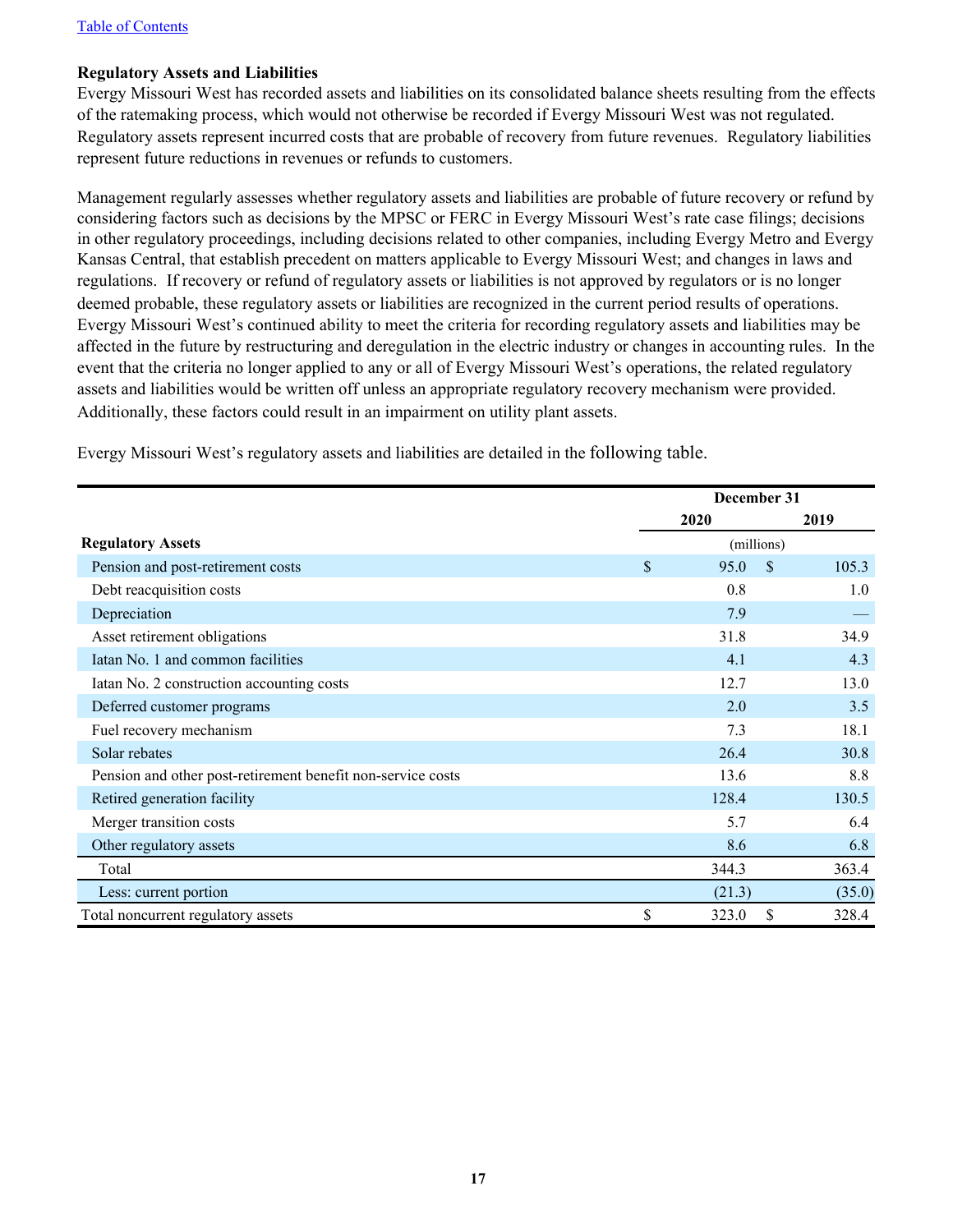|                                         | December 31 |            |    |       |  |  |
|-----------------------------------------|-------------|------------|----|-------|--|--|
|                                         |             | 2020       |    | 2019  |  |  |
| <b>Regulatory Liabilities</b>           |             | (millions) |    |       |  |  |
| Taxes refundable through future rates   | \$          | 221.0      | -S | 231.2 |  |  |
| Pension and post-retirement costs       |             | 6.3        |    | 7.5   |  |  |
| Cost of removal                         |             | 4.4        |    | 49.1  |  |  |
| Fuel recovery mechanism                 |             | 1.3        |    | 3.9   |  |  |
| Sibley AAO                              |             | 18.4       |    | 10.2  |  |  |
| Other regulatory liabilities            |             | 37.1       |    | 34.1  |  |  |
| Total                                   |             | 288.5      |    | 336.0 |  |  |
| Less: current portion                   |             | (6.2)      |    | (7.8) |  |  |
| Total noncurrent regulatory liabilities | \$          | 282.3      | S. | 328.2 |  |  |

The following summarizes the nature and period of recovery for each of the regulatory assets listed in the table above.

**Pension and post-retirement costs:** Represents unrecognized gains and losses, prior service and transition costs that will be recognized in future net periodic pension and post-retirement costs, pension settlements amortized over various periods and financial and regulatory accounting method differences that will be eliminated over the life of pension and post-retirement plans maintained by Evergy and certain of its subsidiaries, of which Evergy Missouri West is allocated its respective share of the costs. Of these amounts, \$59.8 million is not included in rate base and is amortized over various periods.

**Debt reacquisition costs:** Includes costs incurred to reacquire and refinance debt. These costs are amortized over the term of the new debt or the remaining lives of the old debt issuances if no new debt was issued and are not included in rate base.

**Depreciation:** Represents the difference between regulatory depreciation expense and depreciation expense recorded for financial reporting purposes. These assets are included in rate base and the difference is amortized over the life of the related plant.

**Asset retirement obligations (AROs):** Represents amounts associated with AROs as discussed further in Note 6. These amounts are recovered over the life of the related plant and are not included in rate base.

**Iatan No. 1 and common facilities:** Represents depreciation and carrying costs related to Iatan No. 1 and common facilities. These costs are included in rate base and amortized over various periods.

**Iatan No. 2 construction accounting costs:** Represents the construction accounting costs related to Iatan No. 2. These costs are included in rate base and amortized through 2059.

**Deferred customer programs:** Represents costs related to various energy efficiency programs that have been accumulated and deferred for future recovery. Of this amount, \$2.0 million is not included in rate base and is amortized through 2021.

**Fuel recovery mechanism:** Represents the actual cost of fuel consumed in producing electricity or industrial steam and the cost of purchased power in excess of the amounts collected from customers. This difference is expected to be recovered over a one-year period and is not included in rate base.

**Solar rebates:** Represents costs associated with solar rebates provided to retail electric customers. These amounts are not included in rate base and are amortized over various periods.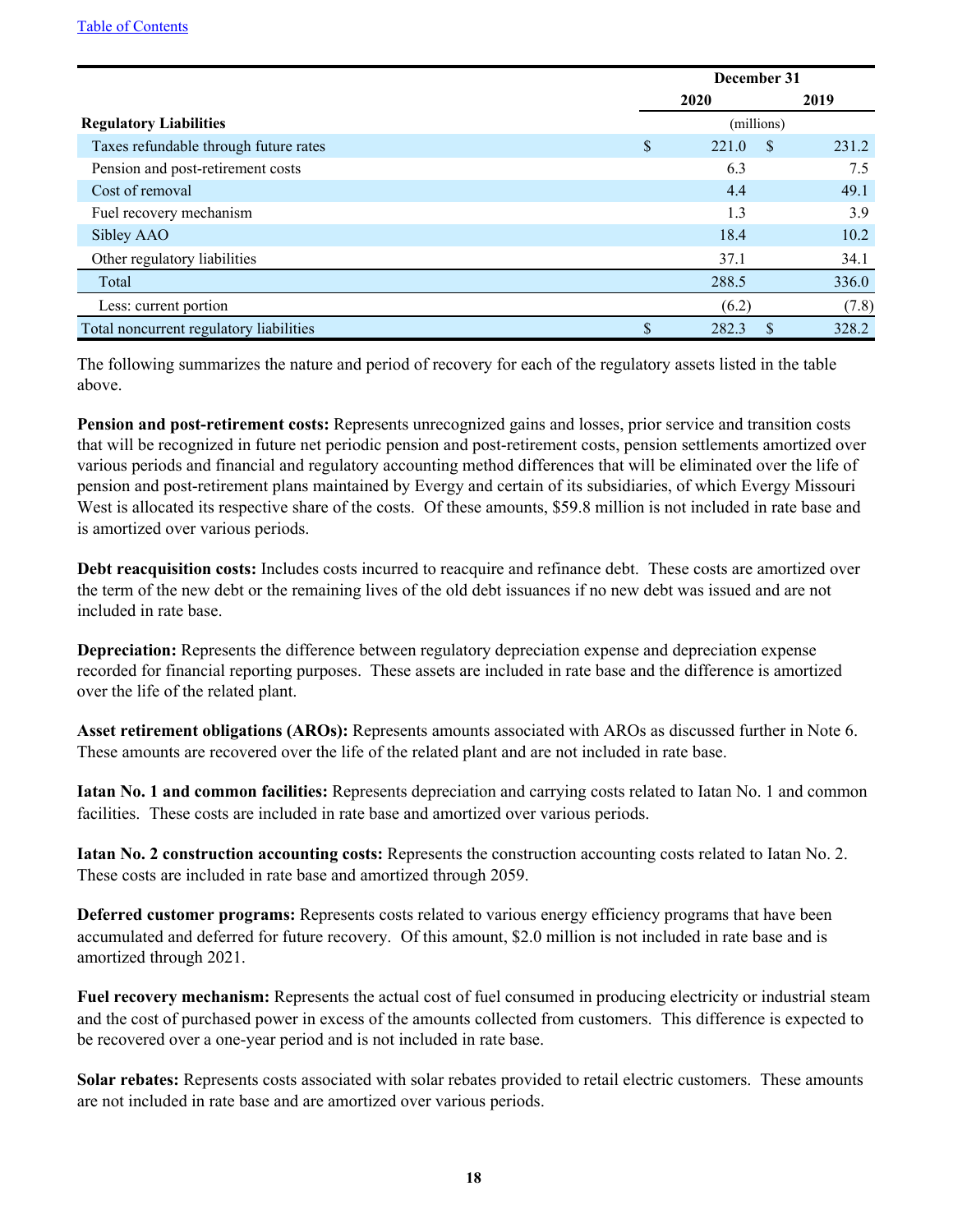<span id="page-18-0"></span>**Pension and other post-retirement benefit non-service costs:** Represents the non-service component of pension and post-retirement net benefit costs that are capitalized as authorized by regulators. The amounts are included in rate base and are recovered over the life of the related asset.

**Retired generation facility:** Represents amounts to be recovered for facilities that have been retired and are probable of recovery.

**Merger transition costs:** Represents recoverable transition costs related to the merger. The amounts are not included in rate base and are recovered from retail customers through 2028.

**Other regulatory assets:** Includes various regulatory assets that individually are small in relation to the total regulatory asset balance. These amounts have various recovery periods and are not included in rate base.

The following summarizes the nature and period of amortization for each of the regulatory liabilities listed in the table above.

**Taxes refundable through future rates:** Represents the obligation to return to customers income taxes recovered in earlier periods when corporate income tax rates were higher than current income tax rates. A large portion of this amount is related to depreciation and will be returned to customers over the life of the applicable property.

**Pension and post-retirement costs:** Includes pension and post-retirement benefit obligations and expense recognized in setting prices in excess of actual pension and post-retirement expense.

**Cost of removal:** Represents amount collected, but not yet spent, to dispose of plant assets. This liability will be discharged as removal costs are incurred.

**Fuel recovery mechanism:** Represents the amount collected from customers in excess of the actual cost of fuel consumed in producing electricity or industrial steam and the cost of purchased power. This difference is expected to be refunded over a one-year period and is not included in rate base.

**Sibley AAO:** Represents the estimated amount of revenues that Evergy Missouri West has collected from customers for Sibley Station and has determined is probable of refund. These amounts were recorded in connection with an AAO granted by the MPSC in October 2019 and deferred amounts will be considered by the MPSC in Evergy Missouri West's next rate case.

**Other regulatory liabilities:** Includes various regulatory liabilities that individually are relatively small in relation to the total regulatory liability balance. These amounts will be credited over various periods.

# **5. GOODWILL**

Accounting rules require goodwill to be tested for impairment annually and when an event occurs indicating the possibility that an impairment exists. The annual impairment test for the \$351.6 million of Evergy Missouri West acquisition goodwill was conducted as of September 1, 2020. The goodwill impairment test consists of comparing the fair value of a reporting unit to its carrying amount, including goodwill, to identify potential impairment. In the event that the carrying amount exceeds the fair value of the reporting unit, an impairment loss is recognized for the difference between the carrying amount of the reporting unit and its fair value. Evergy Missouri West's regulated electric utility operations are considered one reporting unit for assessment of impairment, as they have similar economic characteristics. The determination of fair value of the reporting unit consisted of two valuation techniques: an income approach consisting of a discounted cash flow analysis and a market approach consisting of a determination of reporting unit invested capital using a market multiple derived from the historical earnings before interest, income taxes, depreciation and amortization and market prices of the stock of peer companies. The results of the two techniques were evaluated and weighted to determine a point within the range that management considered representative of fair value for the reporting unit. The fair value of the reporting unit exceeded the carrying amount, including goodwill. As a result, there was no impairment of goodwill.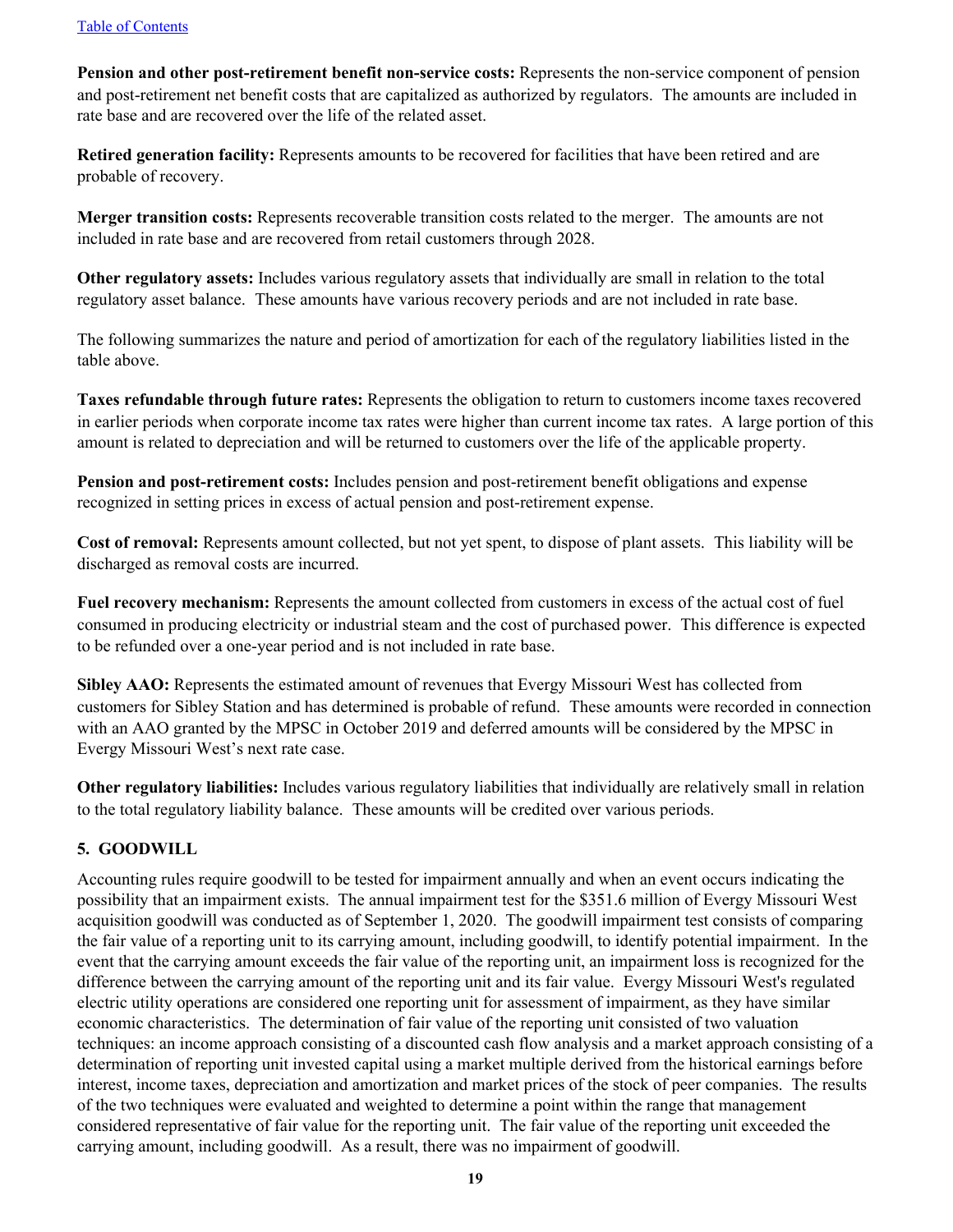# <span id="page-19-0"></span>**6. ASSET RETIREMENT OBLIGATIONS**

AROs associated with tangible long-lived assets are legal obligations that exist under enacted laws, statutes and written or oral contracts, including obligations arising under the doctrine of promissory estoppel. These liabilities are recognized at estimated fair value as incurred with a corresponding amount capitalized as part of the cost of the related long-lived assets and depreciated over their useful lives. Accretion of the liabilities due to the passage of time is recorded to a regulatory asset. Changes in the estimated fair values of the liabilities are recognized when known.

Evergy Missouri West has AROs related to asbestos abatement and closure and post-closure of ponds and landfills containing coal combustion residuals (CCRs).

The following table summarizes the changes in Evergy Missouri West's AROs for the periods ending December 31, 2020 and 2019.

|                                               | 2020 |            |   | 2019   |  |
|-----------------------------------------------|------|------------|---|--------|--|
|                                               |      | (millions) |   |        |  |
| Beginning balance, January 1                  | \$   | 33.1       | S | 32.3   |  |
| Revision in timing and/or estimates           |      | (6.0)      |   |        |  |
| Settlements                                   |      | (8.6)      |   | (0.5)  |  |
| Accretion                                     |      | 1.0        |   | 1.3    |  |
| Ending balance                                |      | 19.5       |   | 33.1   |  |
| Less: current portion                         |      | (7.8)      |   | (11.9) |  |
| Total non-current asset retirement obligation |      | 11.7       |   | 21.2   |  |

# **7. PROPERTY, PLANT AND EQUIPMENT**

The following table summarizes the property, plant and equipment of Evergy Missouri West.

|                                   |    | December 31 |            |            |
|-----------------------------------|----|-------------|------------|------------|
|                                   |    | 2020        |            | 2019       |
|                                   |    |             | (millions) |            |
| Electric plant in service         | \$ | 3,750.5     | S          | 3,546.8    |
| Accumulated depreciation          |    | (1,228.1)   |            | (1, 121.3) |
| Plant in service                  |    | 2,522.4     |            | 2,425.5    |
| Construction work in progress     |    | 130.5       |            | 96.5       |
| Net property, plant and equipment | S  | 2,652.9     |            | 2,522.0    |

Evergy Missouri West recorded depreciation expense on property, plant and equipment of \$104.8 million in 2020 and \$102.5 million in 2019.

# **8. RETIREMENT BENEFITS**

Evergy Missouri West maintains a non-contributory defined benefit Supplemental Executive Retirement Plan (SERP) for certain former executives. The SERP is unfunded; however, Evergy Missouri West has approximately \$13.6 million of assets in a non-qualified trust for the SERP as of December 31, 2020, and expects to fund future benefit payments from these assets. Benefits paid by Evergy Missouri West in each of 2020 and 2019 were \$1.3 million.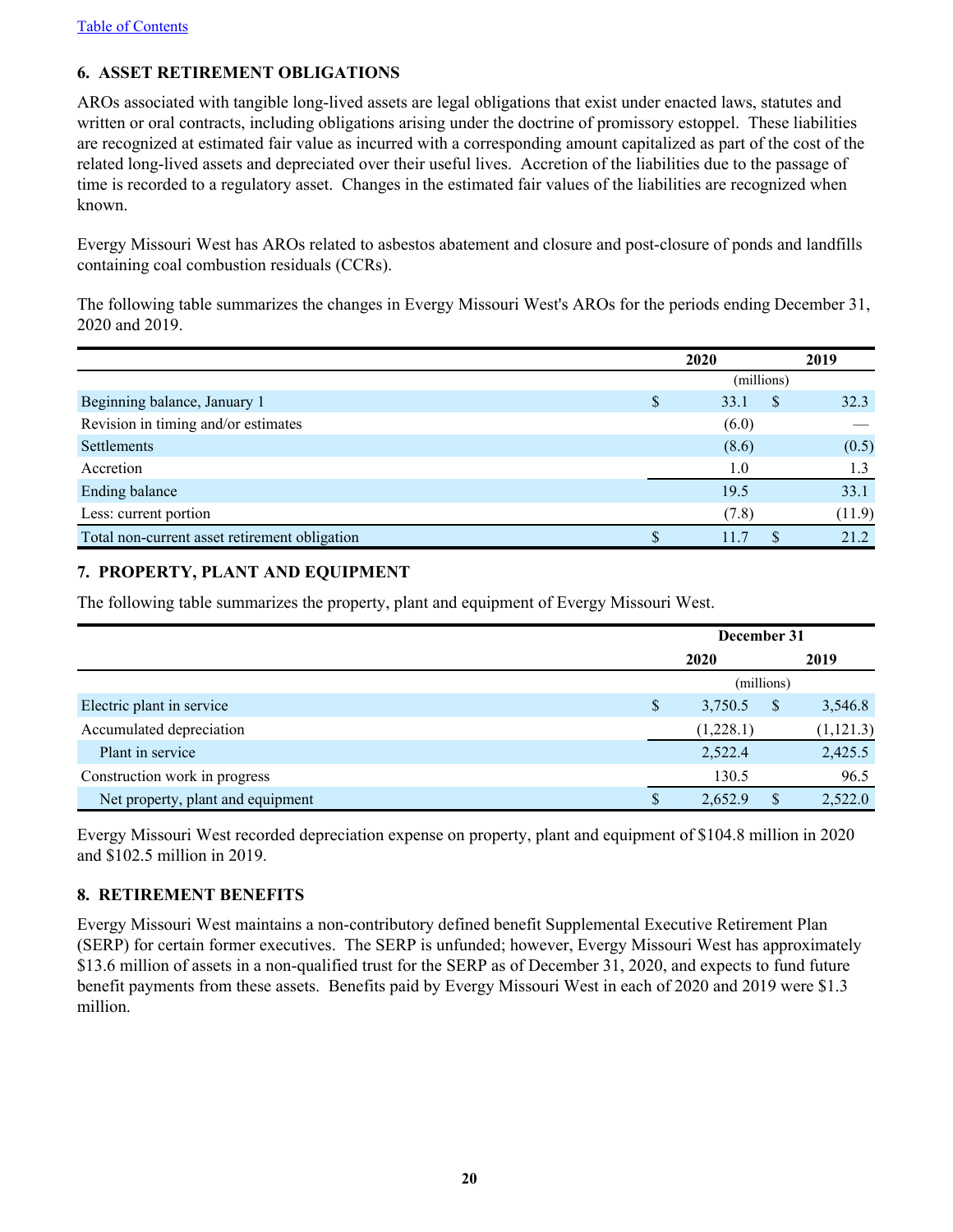#### <span id="page-20-0"></span>[Table of Contents](#page-1-0)

|                                                                                            |    | December 31 |                    |        |
|--------------------------------------------------------------------------------------------|----|-------------|--------------------|--------|
|                                                                                            |    | 2020        |                    | 2019   |
|                                                                                            |    |             | (millions)         |        |
| Projected benefit obligation                                                               | \$ | 25.1        | \$.                | 23.4   |
| Funded status                                                                              | S  | (25.1)      | \$                 | (23.4) |
| Accumulated benefit obligation                                                             | \$ | 25.1        | $\mathbf{\hat{S}}$ | 23.4   |
| Amounts recognized in the consolidated balance sheets                                      |    |             |                    |        |
| Current retirement benefits liability                                                      | \$ | (1.3)       | \$                 | (1.2)  |
| Noncurrent retirement benefits liability                                                   |    | (23.8)      |                    | (22.2) |
| Net amount recognized before Other Comprehensive Income (OCI)                              |    | (25.1)      |                    | (23.4) |
| Accumulated OCI                                                                            |    | 4.0         |                    | 2.3    |
| Net amount recognized                                                                      | \$ | (21.1)      | \$                 | (21.1) |
| Amounts in accumulated OCI not yet recognized as a component of net periodic benefit cost: |    |             |                    |        |
| <b>Actuarial</b> loss                                                                      | \$ | 4.0         | \$                 | 2.3    |
| Assumptions used for benefit obligations:                                                  |    |             |                    |        |
| Discount rate                                                                              |    | 2.74%       |                    | 3.51%  |

# The following table reflects benefit obligation information regarding the Evergy Missouri West SERP.

The following table reflects information regarding the net periodic benefit costs of the Evergy Missouri West SERP.

| <b>Year Ended December 31</b>                                          |  | 2020     |            | 2019      |
|------------------------------------------------------------------------|--|----------|------------|-----------|
|                                                                        |  |          | (millions) |           |
| Net periodic benefit costs                                             |  | 1.3      | S          | 1.6       |
| Other changes in plan assets and benefit obligations recognized in OCI |  |          |            |           |
| Current year net loss                                                  |  | 2.2      | S          | 1.5       |
| Amortization of loss                                                   |  | (0.5)    |            | (0.6)     |
| Total recognized in OCI                                                |  | 1.7      |            | 0.9       |
| Total recognized in net periodic benefit costs and OCI                 |  | 3.0      | S          | 2.5       |
| Expense assumptions:                                                   |  |          |            |           |
| Discount rate                                                          |  | $3.51\%$ |            | 4.35 $\%$ |

Evergy Missouri West's projected benefit payments related to the SERP are \$1.3 million per year for 2021 through 2023, \$1.4 million for 2024, \$1.6 million for 2025 and total \$7.6 million for the years 2026 to 2030.

# **9. SHORT-TERM BORROWINGS AND SHORT-TERM BANK LINES OF CREDIT**

Evergy's \$2.5 billion master credit facility expires in 2023. Evergy Missouri West has borrowing capacity under the master credit facility with a sublimit of \$450.0 million. This sublimit can be unilaterally adjusted by Evergy provided the sublimit remains within minimum and maximum sublimits as specified in the facility. A default by Evergy Missouri West or any of its significant subsidiaries on other indebtedness totaling more than \$100.0 million constitutes a default by Evergy Missouri West under the facility. Under the terms of this facility, Evergy Missouri West is required to maintain a total indebtedness to total capitalization ratio, as defined in the facility, of not greater than 0.65 to 1.00 at all times. As of December 31, 2020, Evergy Missouri West was in compliance with this covenant.

At December 31, 2020, Evergy Missouri West had \$65.0 million of commercial paper outstanding at a weightedaverage interest rate of 0.36%, had issued letters of credit totaling \$2.0 million and had no outstanding cash borrowings under the master credit facility. At December 31, 2019, Evergy Missouri West had \$93.4 million of commercial paper outstanding at a weighted-average interest rate of 2.02%, had issued letters of credit totaling \$2.1 million and had no outstanding cash borrowings under the master credit facility.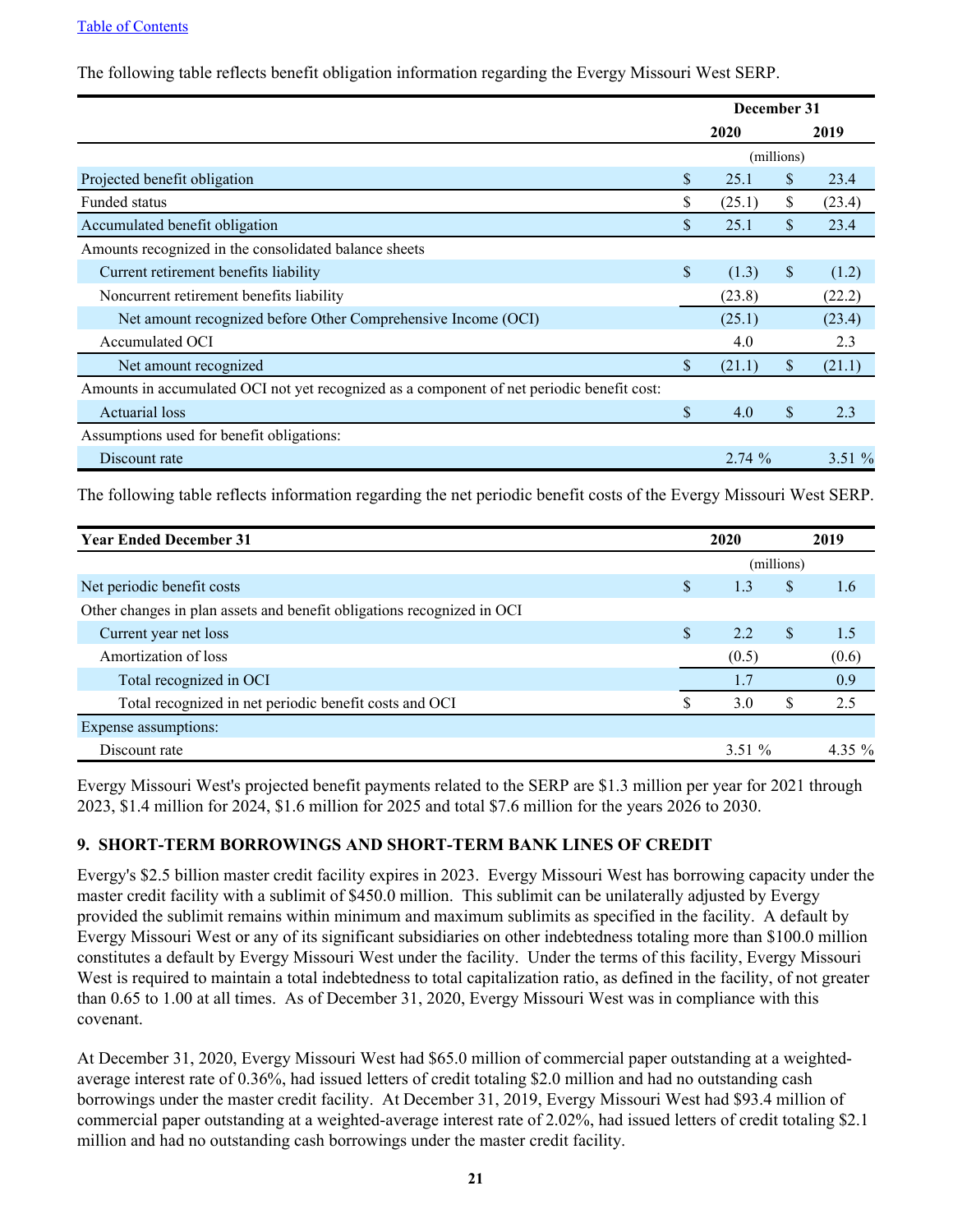# <span id="page-21-0"></span>**10. LONG-TERM DEBT**

Evergy Missouri West's long-term debt is detailed in the following table.

|                                                   |                 | December 31 |               |
|---------------------------------------------------|-----------------|-------------|---------------|
|                                                   | <b>Year Due</b> | 2020        | 2019          |
|                                                   |                 | (millions)  |               |
| First Mortgage Bonds 9.44% Series                 | 2021            | \$<br>1.1   | \$<br>2.3     |
| <b>Senior Notes</b>                               |                 |             |               |
| 8.27% Series                                      | 2021            | 80.9        | 80.9          |
| 3.49% Series A                                    | 2025            | 36.0        | 36.0          |
| 4.06% Series B                                    | 2033            | 60.0        | 60.0          |
| 4.74% Series C                                    | 2043            | 150.0       | 150.0         |
| 3.74% Series                                      | 2022            | 100.0       | 100.0         |
| Medium Term Notes                                 |                 |             |               |
| 7.33% Series                                      | 2023            | 3.0         | 3.0           |
| 7.17% Series                                      | 2023            | 7.0         | 7.0           |
| Affiliated Notes Payable to Evergy                |                 |             |               |
| 4.97% Series                                      | 2021            | 347.4       | 347.4         |
| 5.15% Series                                      | 2022            | 287.5       | 287.5         |
| Current maturities                                |                 | (429.4)     | (1.1)         |
| Unamortized debt discount and debt issuance costs |                 | (1.2)       | (1.6)         |
| Total excluding current maturities                |                 | \$<br>642.3 | \$<br>1,071.4 |

#### **Mortgage Bonds**

Evergy Missouri West has issued mortgage bonds under the General Mortgage Indenture and Deed of Trust dated April 1, 1946, as supplemented, which creates a mortgage lien on a portion of Evergy Missouri West's utility plant.

# **Senior Notes**

Under the terms of the note purchase agreements for certain senior notes, Evergy Missouri West is required to maintain a consolidated indebtedness to consolidated capitalization ratio, as defined in the agreements, not greater than 0.65 to 1.00. In addition, Evergy Missouri West's priority debt, as defined in the agreements, cannot exceed 15% of consolidated tangible net worth, as defined in the agreements. At December 31, 2020, Evergy Missouri West was in compliance with these covenants.

#### **Scheduled Maturities**

Evergy Missouri West's long-term debt maturities for the next five years are detailed in the following table.

|                      |   | 2021  |            | 2022       |   | 2023  |  | 2024 |   | 2025 |
|----------------------|---|-------|------------|------------|---|-------|--|------|---|------|
|                      |   |       | (millions) |            |   |       |  |      |   |      |
| Evergy Missouri West | Ψ | 429.4 | w          | 387<br>ن ، | w | l 0.0 |  |      | w | 36.0 |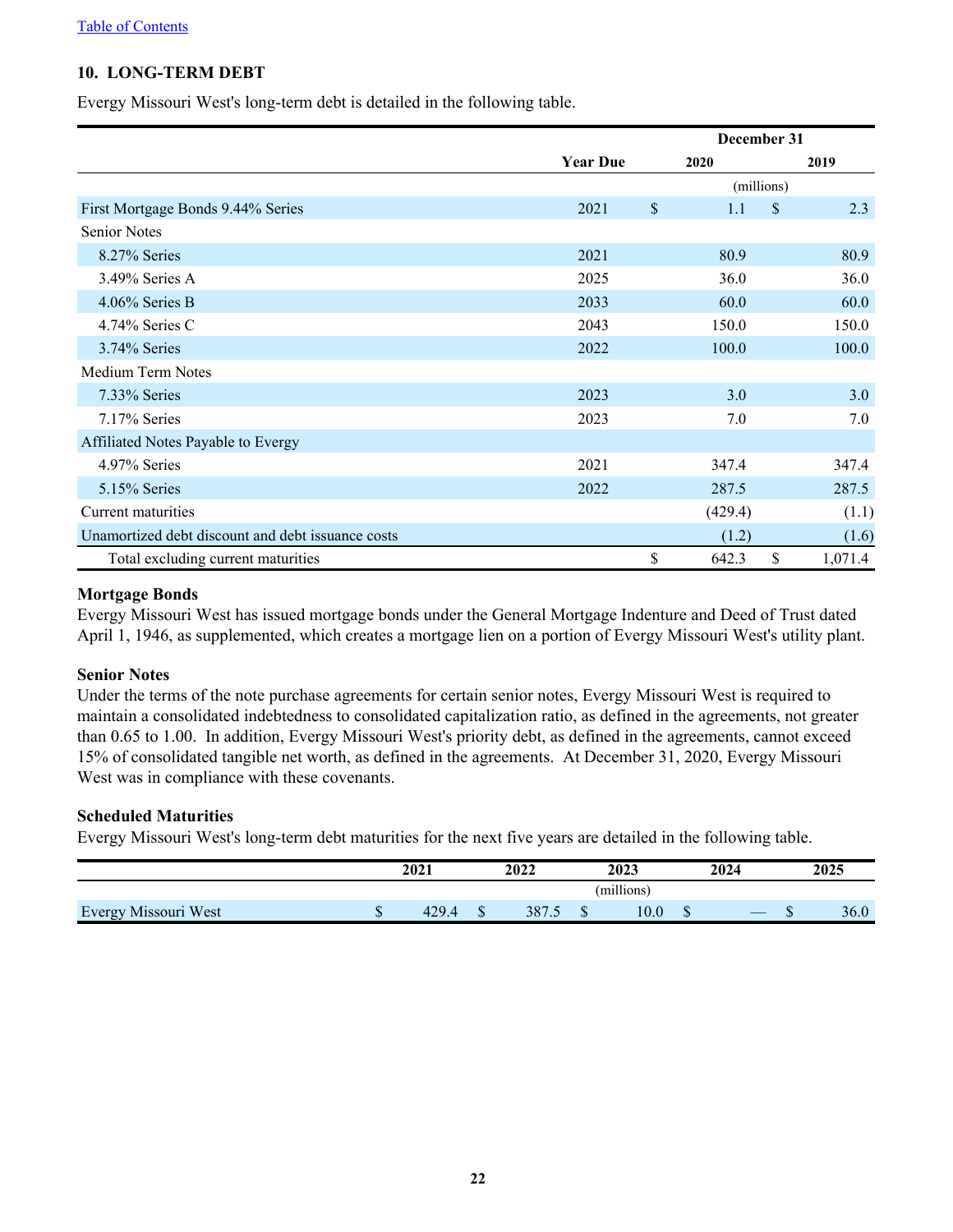# <span id="page-22-0"></span>**11. FAIR VALUE MEASUREMENTS**

GAAP establishes a hierarchical framework for disclosing the transparency of the inputs utilized in measuring assets and liabilities at fair value. Management's assessment of the significance of a particular input to the fair value measurement requires judgment and may affect the classification of assets and liabilities within the fair value hierarchy levels. In addition, Evergy Missouri West measures certain investments that do not have a readily determinable fair value at net asset value (NAV), which are not included in the fair value hierarchy. Further explanation of these levels and NAV is summarized below.

Level 1 - Quoted prices are available in active markets for identical assets or liabilities. The types of assets and liabilities included in Level 1 are highly liquid and actively traded instruments with quoted prices, such as equities listed on public exchanges.

Level 2 - Pricing inputs are not quoted prices in active markets, but are either directly or indirectly observable. The types of assets and liabilities included in Level 2 are certain marketable debt securities, financial instruments traded in less than active markets or other financial instruments priced with models using highly observable inputs.

Level 3 - Significant inputs to pricing have little or no transparency. The types of assets and liabilities included in Level 3 are those with inputs requiring significant management judgment or estimation.

NAV - Investments that do not have a readily determinable fair value are measured at NAV. These investments do not consider the observability of inputs and, therefore, they are not included within the fair value hierarchy. Evergy Missouri West includes in this category investments that do not have a readily determinable fair value.

Evergy Missouri West records cash and cash equivalents, accounts receivable and short-term borrowings on its balance sheets at cost, which approximates fair value due to the short-term nature of these instruments.

#### **Fair Value of Long-Term Debt**

Evergy Missouri West measures the fair value of long-term debt using Level 2 measurements available as of the measurement date. The book value and fair value of Evergy Missouri West's long-term debt is summarized in the following table.

|                        | December 31                            |  |         |            |                   |      |                   |  |
|------------------------|----------------------------------------|--|---------|------------|-------------------|------|-------------------|--|
|                        | 2020                                   |  |         |            |                   | 2019 |                   |  |
|                        | <b>Book Value</b><br><b>Fair Value</b> |  |         |            | <b>Book Value</b> |      | <b>Fair Value</b> |  |
|                        |                                        |  |         | (millions) |                   |      |                   |  |
| Long-term $debt^{(a)}$ | \$<br>1.071.7                          |  | 1,156.6 |            | 1,072.5           | S    | 1,138.1           |  |

(a)Includes current maturities.

# **Supplemental Executive Retirement Plan**

At December 31, 2020 and 2019, Evergy Missouri West's Supplemental Executive Retirement Plan (SERP) rabbi trusts included \$13.1 million and \$13.3 million, respectively, of fixed income funds valued at NAV per share (or its equivalent) that are not categorized in the fair value hierarchy. The fixed income fund invests primarily in intermediate and long-term debt securities, can be redeemed immediately and is not subject to any restrictions on redemptions.

# **12. COMMITMENTS AND CONTINGENCIES**

#### **Environmental Matters**

Set forth below are descriptions of contingencies related to environmental matters that may impact Evergy Missouri West's operations or its financial results. Management's assessment of these contingencies, which are based on federal and state statutes and regulations, and regulatory agency and judicial interpretations and actions, has evolved over time. These laws, regulations, interpretations and actions can also change, restrict or otherwise impact Evergy Missouri West's operations or financial results. The failure to comply with these laws, regulations, interpretations and actions could result in the assessment of administrative, civil and criminal penalties and/or the imposition of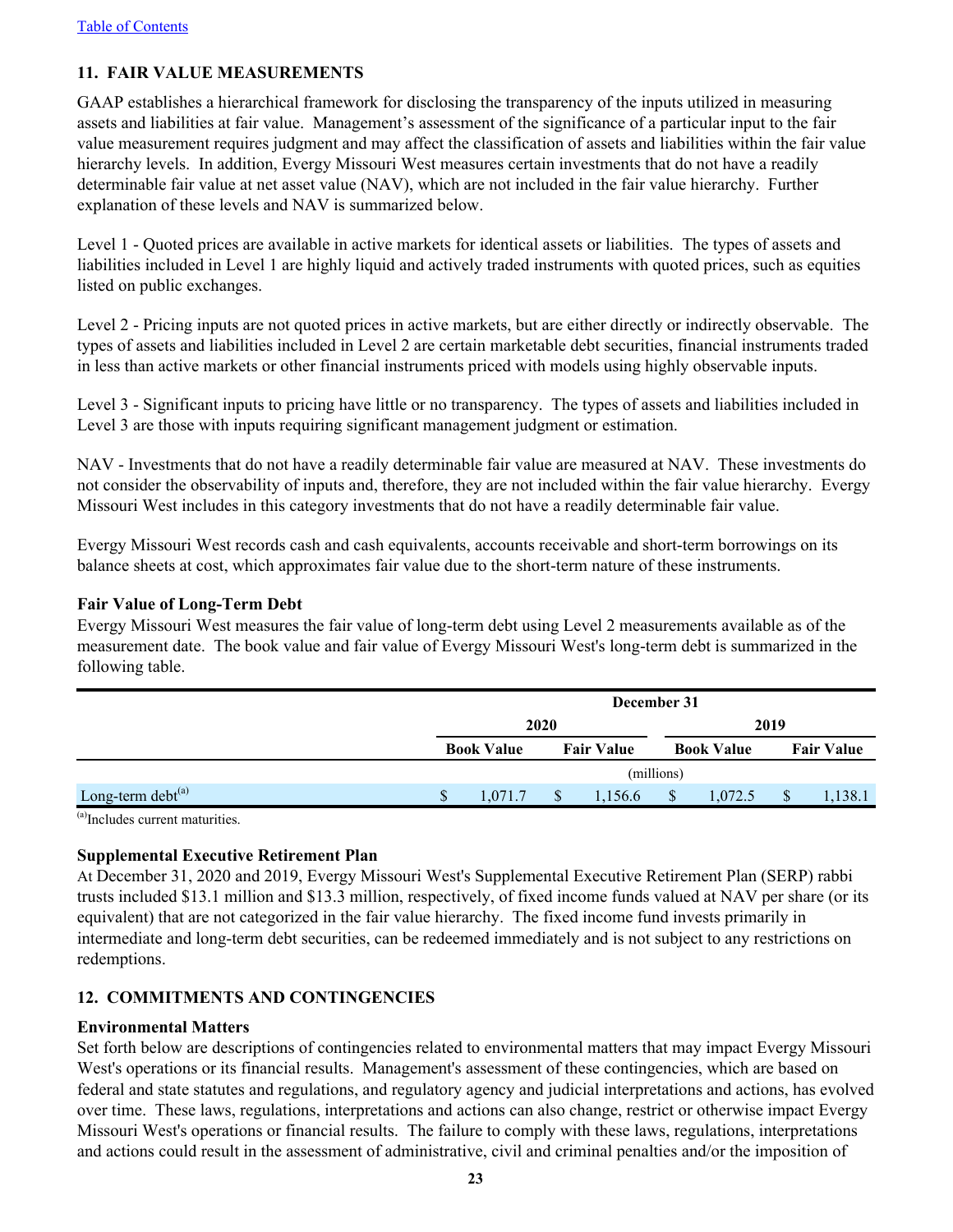remedial requirements. Evergy Missouri West believes that all of its operations are in substantial compliance with current federal, state and local environmental standards.

There are a variety of final and proposed laws and regulations that could have a material adverse effect on Evergy Missouri West's operations and consolidated financial results. Due in part to the complex nature of environmental laws and regulations, Evergy Missouri West is unable to assess the impact of potential changes that may develop with respect to the environmental contingencies described below.

#### *Cross-State Air Pollution Update Rule*

In September 2016, the Environmental Protection Agency (EPA) finalized the Cross-State Air Pollution (CSAPR) Update Rule. The final rule addresses interstate transport of nitrogen oxides emissions in 22 states including Kansas, Missouri and Oklahoma during the ozone season and the impact from the formation of ozone on downwind states with respect to the 2008 ozone National Ambient Air Quality Standards (NAAQS). In December 2018, the EPA finalized a determination, known as the CSAPR Close-Out Rule, demonstrating the CSAPR Update Rule fully addressed certain upwind states' 2008 ozone NAAQS interstate transport obligations. Various states and others have challenged both the CSAPR Update Rule and the CSAPR Close-Out Rule in the U.S. Court of Appeals for the D.C. Circuit (D.C. Circuit). In the fourth quarter of 2019, the D.C. Circuit granted these petitions and remanded a portion of the CSAPR Update Rule back to the EPA and vacated the CSAPR Close-Out Rule in its entirety.

In response to the remand by the D.C. Circuit, the EPA proposed the Revised Cross-State Air Pollution Rule Update for the 2008 Ozone NAAQS in October 2020. The proposal finds that nine of the states that were subject to the CSAPR Update Rule do not significantly contribute to downwind states' nonattainment and/or maintenance issues during the ozone season and that these states are therefore currently not subject to this proposed rule. These nine states are Alabama, Arkansas, Iowa, Kansas, Mississippi, Missouri, Oklahoma, Texas and Wisconsin. Evergy Missouri West will continue to monitor this proposed rule as any future changes to its  $NO<sub>x</sub>$  ozone season allowance allocations could be material.

#### *Greenhouse Gases*

Burning coal and other fossil fuels releases carbon dioxide  $(CO<sub>2</sub>)$  and other gases referred to as greenhouse gases (GHG). Various regulations under the federal Clean Air Act Amendments of 1990 (CAA) limit  $CO<sub>2</sub>$  and other GHG emissions, and in addition, other measures are being imposed or offered by individual states, municipalities and regional agreements with the goal of reducing GHG emissions.

In July 2019, the EPA published the final Affordable Clean Energy (ACE) rule in the Federal Register. This rule contained (1) emission guidelines for GHG emissions from existing electric utility generating units (EGUs) and (2) revisions to emission guideline implementing regulations. This rule defined the "best system of emission reduction" (BSER) for GHG emissions from existing coal-fired EGUs as on-site, heat-rate efficiency improvements. The final rule also provided states with a list of candidate technologies that can be used to establish standards of performance and incorporate these performance standards into state plans. In conjunction with the finalization of the ACE rule, the EPA repealed its previously adopted Clean Power Plan (CPP). In January 2021, the D.C. Circuit vacated and remanded the ACE rule back to the EPA. Absent an approved request for rehearing, the mandate becomes effective on March 12, 2021. In February 2021, the D.C. Circuit granted a motion filed by the EPA for a partial stay of its January 2021 vacatur discussed above. The partial stay leaves the vacatur of the ACE rule in place while staying the mandate that vacates the repeal of the CPP. As a result of the partial stay, neither the ACE rule nor the CPP will be in effect while the EPA forms a new rule to regulate greenhouse gas emissions.

Due to uncertainty regarding the future of the CPP or any other GHG regulation, Evergy Missouri West cannot determine the impact of the rule on its operations or consolidated financial results, but the cost to comply with the ACE rule, CPP, or other potential GHG rule, could be material.

#### *Water*

Evergy Missouri West discharges some of the water used in generation and other operations containing substances deemed to be pollutants. A November 2015 EPA rule establishes effluent limitations guidelines (ELG) and standards for wastewater discharges, including limits on the amount of toxic metals and other pollutants that can be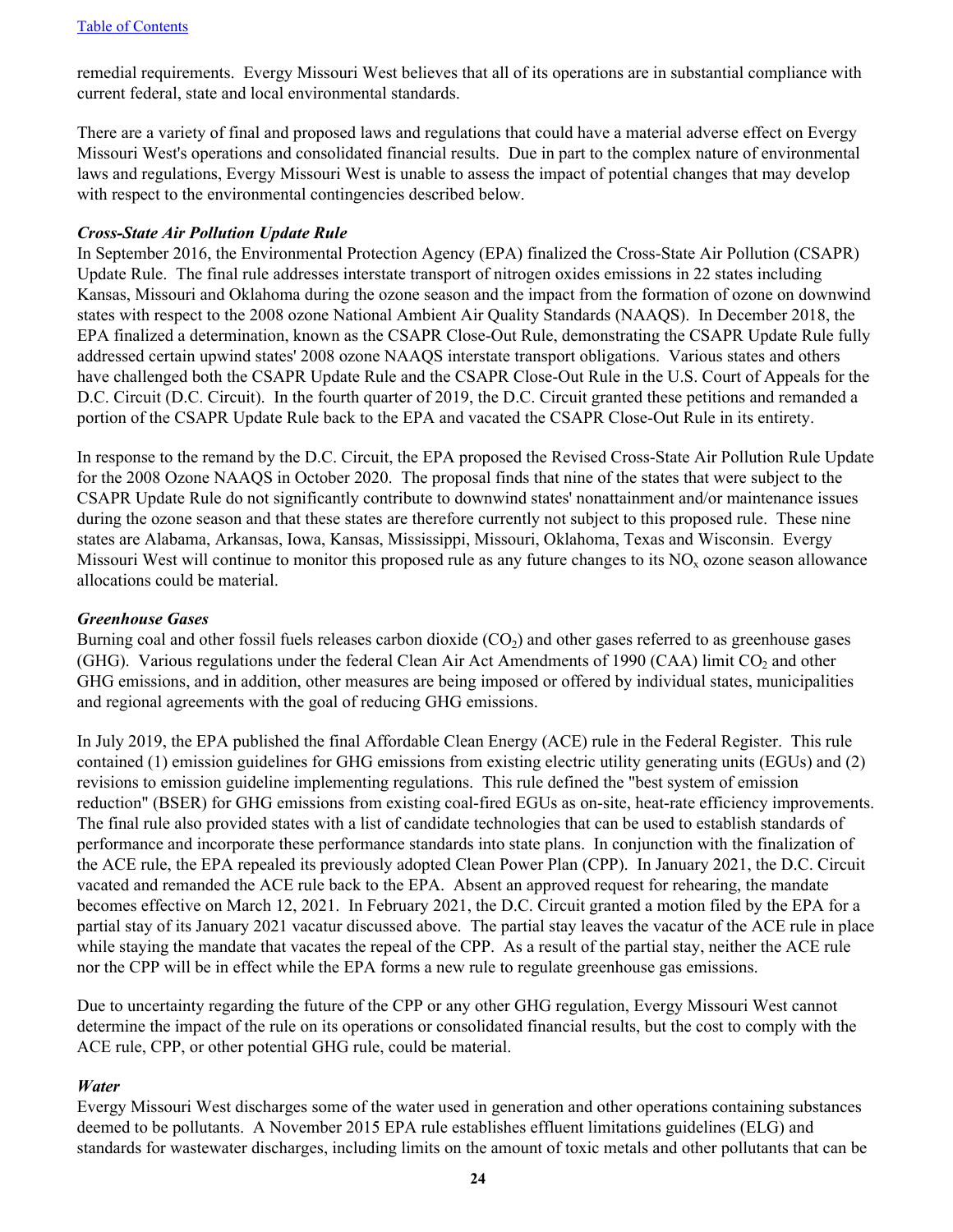<span id="page-24-0"></span>discharged. Implementation timelines for this 2015 rule vary from 2018 to 2023. In April 2019, the U.S. Court of Appeals for the 5th Circuit (5th Circuit) issued a ruling that vacates and remands portions of the original ELG rule. Due to this ruling, future ELG modifications for the best available technology economically achievable for the discharge of legacy wastewater and leachate are likely and could be material.

In October 2020, the EPA published the final ELG reconsideration rule. This rule adjusts numeric limits for flue gas desulfurization (FGD) wastewater and adds a 10% volumetric purge limit for bottom ash transport water. The timeline for final FGD wastewater compliance is now as soon as possible after one year following publication of the final rule in the Federal Register but no later than December 31, 2025. Evergy Missouri West has reviewed the regulation and the costs to comply with these changes are not expected to be material.

# *Regulation of Coal Combustion Residuals*

In the course of operating its coal generation plants, Evergy Missouri West produces CCRs, including fly ash, gypsum and bottom ash. The EPA published a rule to regulate CCRs in April 2015 that requires additional CCR handling, processing and storage equipment and closure of certain ash disposal units.

In March 2019, the D.C. Circuit issued a ruling to grant the EPA's request to remand the Phase I, Part I CCR rule in response to a prior court ruling requiring the EPA to address un-lined surface impoundment closure requirements. In August 2020, the EPA published the Part A CCR Rule. This rule reclassified clay-lined surface impoundments from "lined" to "un-lined" and established a deadline of April 11, 2021 to initiate closure. The prior rule included a deadline of October 31, 2020 for un-lined impoundments to initiate closure. In November 2020, the EPA published the final Part B CCR Rule. This rule includes a process to allow un-lined impoundments to continue to operate if a demonstration is made to prove that the un-lined impoundments are not adversely impacting groundwater, human health or the environment. Evergy Missouri West currently plans to initiate closure of all un-lined impoundments by the deadline in the Part A CCR rule and therefore the Part B CCR rule is not expected to have a material impact.

Evergy Missouri West has recorded AROs for its current estimates for the closure of ash disposal ponds, but the revision of these AROs may be required in the future due to changes in existing CCR regulations, the results of groundwater monitoring of CCR units or changes in interpretation of existing CCR regulations or changes in the timing or cost to close ash disposal ponds. If revisions to these AROs are necessary, the impact on Evergy Missouri West's operations or consolidated financial results could be material.

# **Contractual Commitments -** *Fuel, Power and Other*

Evergy Missouri West's contractual commitments at December 31, 2020, excluding retirement benefits, long-term debt and leases, are detailed in the following table.

|                               | 2021 |              | 2022 |              | 2023             |              | 2024       |   | 2025 |          | <b>After 2025</b> | <b>Total</b> |
|-------------------------------|------|--------------|------|--------------|------------------|--------------|------------|---|------|----------|-------------------|--------------|
| Purchase commitments          |      |              |      |              |                  |              | (millions) |   |      |          |                   |              |
| Fuel                          | 19.1 | <sup>S</sup> | 4.6  | $\mathbf{S}$ | 2.8              | <sup>S</sup> | 2.9        | S | 2.9  | <b>S</b> |                   | 32.3         |
| Power                         | 31.9 |              | 35.2 |              | 37.8             |              | 32.0       |   | 27.9 |          | 149.2             | 314.0        |
| Other                         | 13.8 |              | 1.4  |              | 1.0 <sub>l</sub> |              | 0.5        |   | 0.5  |          | 4.6               | 21.8         |
| Total contractual commitments | 64.8 | S            | 41.2 | S.           | 41.6             | S            | 35.4       | S | 31.3 | S        | 153.8             | 368.1        |

Fuel commitments consist of commitments for coal and coal transportation. Power commitments consist of certain commitments for renewable energy under power purchase agreements, capacity purchases and firm transmission service. Other represents individual commitments entered into in the ordinary course of business.

# **13. RELATED PARTY TRANSACTIONS AND RELATIONSHIPS**

In the normal course of business, Evergy Missouri West, Evergy Kansas Central and Evergy Metro engage in related party transactions with one another. A summary of these transactions and the amounts associated with them is provided below.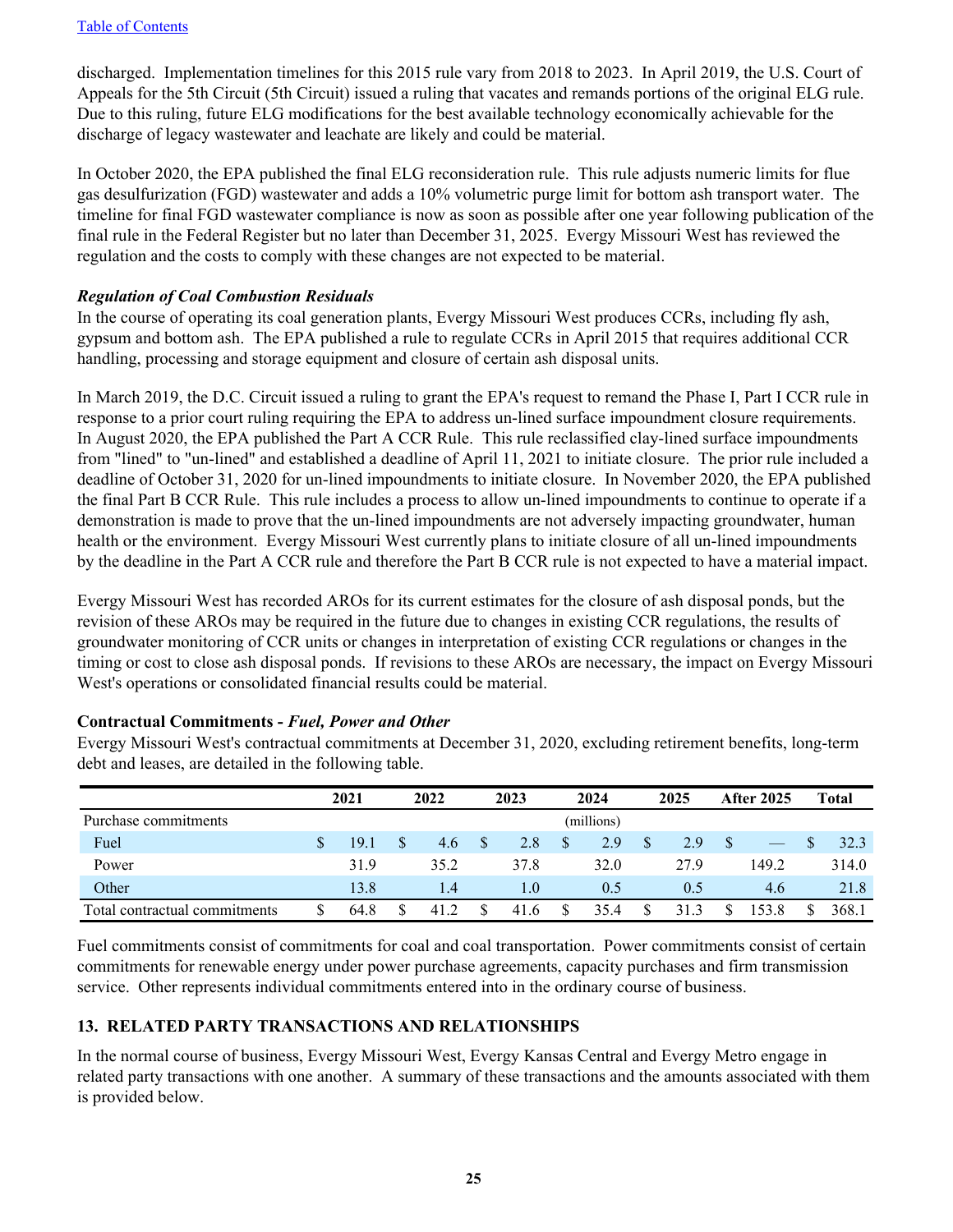#### <span id="page-25-0"></span>[Table of Contents](#page-1-0)

#### **Jointly-Owned Plants and Shared Services**

Evergy Missouri West has no employees of its own. Employees of Evergy Kansas Central and Evergy Metro manage Evergy Missouri West's business and operate its facilities at cost, including Evergy Missouri West's 8% ownership interest in Evergy Kansas Central's Jeffrey Energy Center (JEC) and an 18% ownership interest in Evergy Metro's Iatan Nos. 1 and 2. Employees of Evergy Kansas Central and Evergy Metro provide Evergy Missouri West with shared service support, including costs related to human resources, information technology, accounting and legal services.

The operating expenses and capital costs billed for jointly-owned plants and shared services are detailed in the following table.

|                                                        | 2020 |            |              | 2019 |  |
|--------------------------------------------------------|------|------------|--------------|------|--|
|                                                        |      | (millions) |              |      |  |
| Evergy Kansas Central billings to Evergy Missouri West |      | 37.6       | $^{\circ}$ S | 24.9 |  |
| Evergy Metro billings to Evergy Missouri West          |      | 168.7      |              |      |  |

#### **Affiliated Financing**

Evergy Missouri West is authorized to participate in the Evergy, Inc. money pool, which is an internal financing arrangement in which funds may be lent on a short-term basis to Evergy Missouri West from Evergy, Inc. and between Evergy Metro and Evergy Missouri West. As of December 31, 2020, Evergy Missouri West had no outstanding receivables and a \$100.0 million outstanding payable to Evergy Metro under the money pool. As of December 31, 2019, Evergy Missouri West had no outstanding receivables or payables under the money pool.

See Note 10 for information regarding Evergy Missouri West's affiliated notes payable to Evergy. In each of 2020 and 2019, Evergy Missouri West recognized interest expense on these affiliated notes payable of \$32.1 million.

Evergy Missouri West also has access to certain equity financing support from its parent company, Evergy, Inc., in the circumstance that such support would be needed.

#### **Related Party Net Receivables and Payables**

The following table summarizes Evergy Missouri West's related party net receivables and payables.

|                                      |              | December 31 |   |      |  |  |
|--------------------------------------|--------------|-------------|---|------|--|--|
|                                      |              | 2020        |   | 2019 |  |  |
|                                      |              | (millions)  |   |      |  |  |
| Net payable to Evergy                | $\mathbb{S}$ | 39.8        | S | 15.8 |  |  |
| Net payable to Evergy Kansas Central |              | 6.6         |   | 3.1  |  |  |
| Net payable to Evergy Metro          |              | 188.1       |   | 78.7 |  |  |

#### **Tax Allocation Agreement**

Evergy files a consolidated federal income tax return as well as unitary and combined income tax returns in several state jurisdictions with Kansas and Missouri being the most significant. Income taxes for consolidated or combined subsidiaries are allocated to the subsidiaries based on separate company computations of income or loss. As of December 31, 2020 and 2019, Evergy Missouri West had income taxes receivable from Evergy of \$26.8 million and \$53.9 million, respectively.

# **14. SHAREHOLDER'S EQUITY**

Evergy Missouri West has certain restrictions on its ability to pay dividends to Evergy stemming from statutory requirements, corporate organizational documents, covenants and other conditions that could affect dividend levels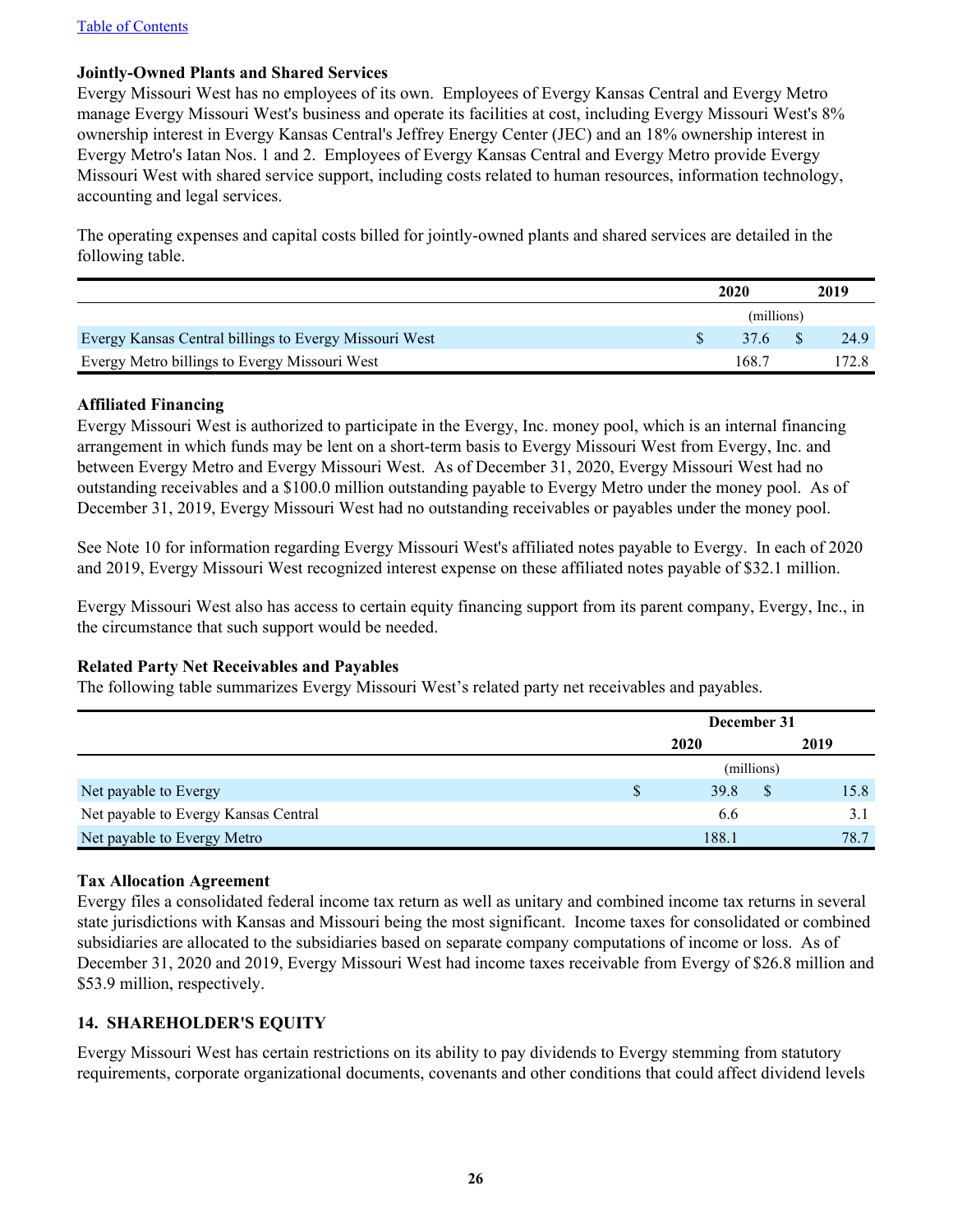<span id="page-26-0"></span>or the ability to pay dividends. Under the Federal Power Act, Evergy Missouri West generally can pay dividends only out of retained earnings.

Certain conditions in the MPSC order authorizing the merger transaction also require Evergy Missouri West to maintain a credit rating of at least investment grade. If Evergy Missouri West's credit rating is downgraded below the investment grade level as a result of its affiliation with Evergy or any of Evergy's affiliates, Evergy Missouri West shall not pay a dividend to Evergy without MPSC approval or until Evergy Missouri West's investment grade credit rating has been restored.

The master credit facility of Evergy, under which Evergy Missouri West has borrowing capacity, and the note purchase agreements for certain Evergy Missouri West senior notes contain covenants requiring Evergy Missouri West to maintain a consolidated indebtedness to consolidated total capitalization ratio of not more than 0.65 to 1.00 at all times.

As of December 31, 2020, all of Evergy Missouri West's retained earnings and net income were free of restrictions.

# **15. TAXES**

Components of income tax expense are detailed in the following table.

|                                    | 2020       |        | 2019 |        |
|------------------------------------|------------|--------|------|--------|
| Current income taxes               | (millions) |        |      |        |
| Federal                            | \$         | (14.2) | S    | (94.7) |
| <b>State</b>                       |            | 3.6    |      | (4.4)  |
| Total                              |            | (10.6) |      | (99.1) |
| Deferred income taxes              |            |        |      |        |
| Federal                            |            | 47.9   |      | 105.1  |
| <b>State</b>                       |            | (81.2) |      | 8.7    |
| Total                              |            | (33.3) |      | 113.8  |
| Investment tax credit amortization |            | (0.1)  |      | (0.2)  |
| Income tax expense (benefit)       | \$         | (44.0) | S    | 14.5   |

# **Effective Income Tax Rates**

Effective income tax rates reflected in the financial statements and the reasons for the differences from the statutory federal rates are detailed in the following table.

|                                                         | 2020       | 2019   |
|---------------------------------------------------------|------------|--------|
| Federal statutory income tax rate                       | 21.0%      | 21.0%  |
| Effect of:                                              |            |        |
| State income taxes                                      | 4.3        | 3.0    |
| Flow through depreciation for plant-related differences | (6.7)      | (6.3)  |
| Federal tax credits                                     | (0.1)      | (0.1)  |
| Amortization of federal investment tax credits          | (0.1)      | (0.1)  |
| Changes in uncertain tax positions, net                 |            | (0.1)  |
| State tax rate change                                   | (57.0)     |        |
| Valuation allowance                                     | (1.4)      | (5.2)  |
| Other                                                   | 1.2        | 0.8    |
| Effective income tax rate                               | $(38.8)\%$ | 13.0 % |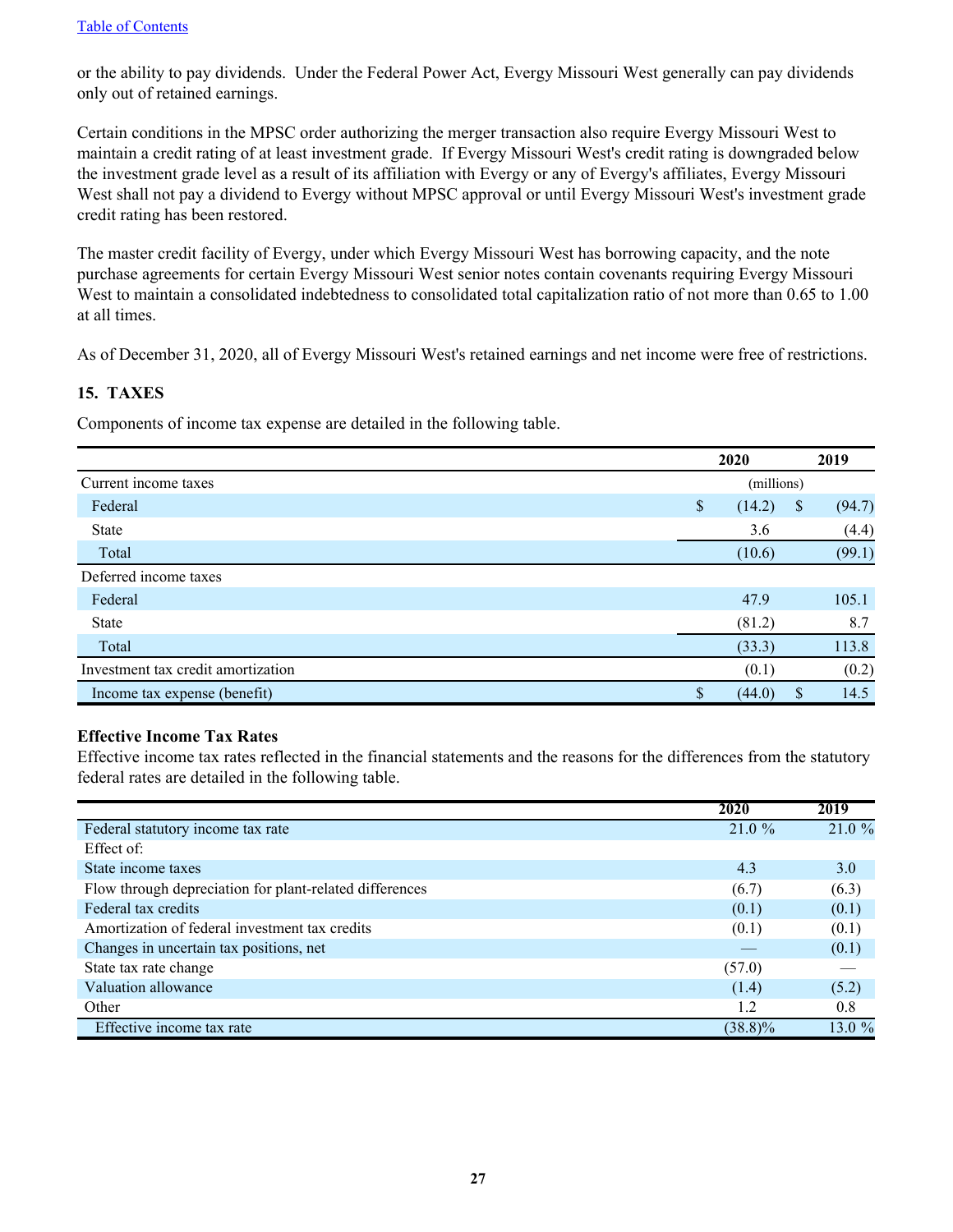# **Deferred Income Taxes**

The tax effects of major temporary differences resulting in deferred income tax assets (liabilities) in the consolidated balance sheets is in the following table.

|                                                      |      | December 31         |         |  |  |
|------------------------------------------------------|------|---------------------|---------|--|--|
|                                                      | 2020 |                     | 2019    |  |  |
| Deferred tax assets:                                 |      | (millions)          |         |  |  |
| Tax credit carryforward                              | \$   | $\mathbb{S}$<br>6.1 | 6.1     |  |  |
| Income taxes refundable to customers, net            |      | 47.9                | 55.8    |  |  |
| Deferred employee benefit costs                      |      | 4.0                 | 0.5     |  |  |
| Net operating loss carryforward                      |      | 48.9                | 64.9    |  |  |
| Alternative minimum tax carryforward                 |      |                     | 24.6    |  |  |
| <b>Accrued liabilities</b>                           |      | 4.4                 | 8.2     |  |  |
| Other                                                |      | 27.8                | 15.4    |  |  |
| Total deferred tax assets before valuation allowance |      | 139.1               | 175.5   |  |  |
| Valuation allowance                                  |      | (11.9)              | (14.8)  |  |  |
| Total deferred tax assets, net                       |      | 127.2               | 160.7   |  |  |
| Deferred tax liabilities:                            |      |                     |         |  |  |
| Plant-related                                        |      | (388.6)             | (444.1) |  |  |
| Deferred employee benefit costs                      |      | (19.5)              | (17.8)  |  |  |
| Regulatory assets                                    |      | (16.9)              | (17.5)  |  |  |
| Other                                                |      | (7.9)               | (10.3)  |  |  |
| Total deferred tax liabilities                       |      | (432.9)             | (489.7) |  |  |
| Net deferred income tax liabilities                  | \$   | \$<br>(305.7)       | (329.0) |  |  |

#### **Tax Credit Carryforwards**

At December 31, 2020 and 2019, Evergy Missouri West had \$6.1 million of federal general business income tax credit carryforwards. The carryforwards relate primarily to solar, research and development, and alternative refueling property tax credits and expire in the years 2021 to 2040. Due to federal limitations on the utilization of income tax attributes acquired in the Evergy Missouri West acquisition by Great Plains Energy, management expects a portion of these credits to expire unutilized and has provided a valuation allowance against \$0.2 million of the federal income tax benefit.

#### **Net Operating Loss Carryforwards**

At December 31, 2020 and 2019, Evergy Missouri West had \$42.8 million and \$55.1 million, respectively, of tax benefits related to federal net operating loss (NOL) carryforwards. The federal NOL carryforwards expire in years 2023 to 2034. Due to federal limitations on the utilization of income tax attributes acquired in the Evergy Missouri West acquisition by Great Plains Energy, management does not expect to utilize \$7.1 million of tax benefits related to federal NOLs. Therefore, a valuation allowance has been provided against \$7.1 million of the federal income tax benefits.

The year of origin of Evergy Missouri West's related tax benefit amounts for federal NOL carryforwards as of December 31, 2020 are detailed in the following table.

| <b>Year of Origin</b> | <b>Amount of</b><br><b>Benefit</b> |
|-----------------------|------------------------------------|
|                       | (millions)                         |
| 2005                  | 10.8                               |
| 2006                  | 32.0                               |
|                       | 42.8<br>۰D                         |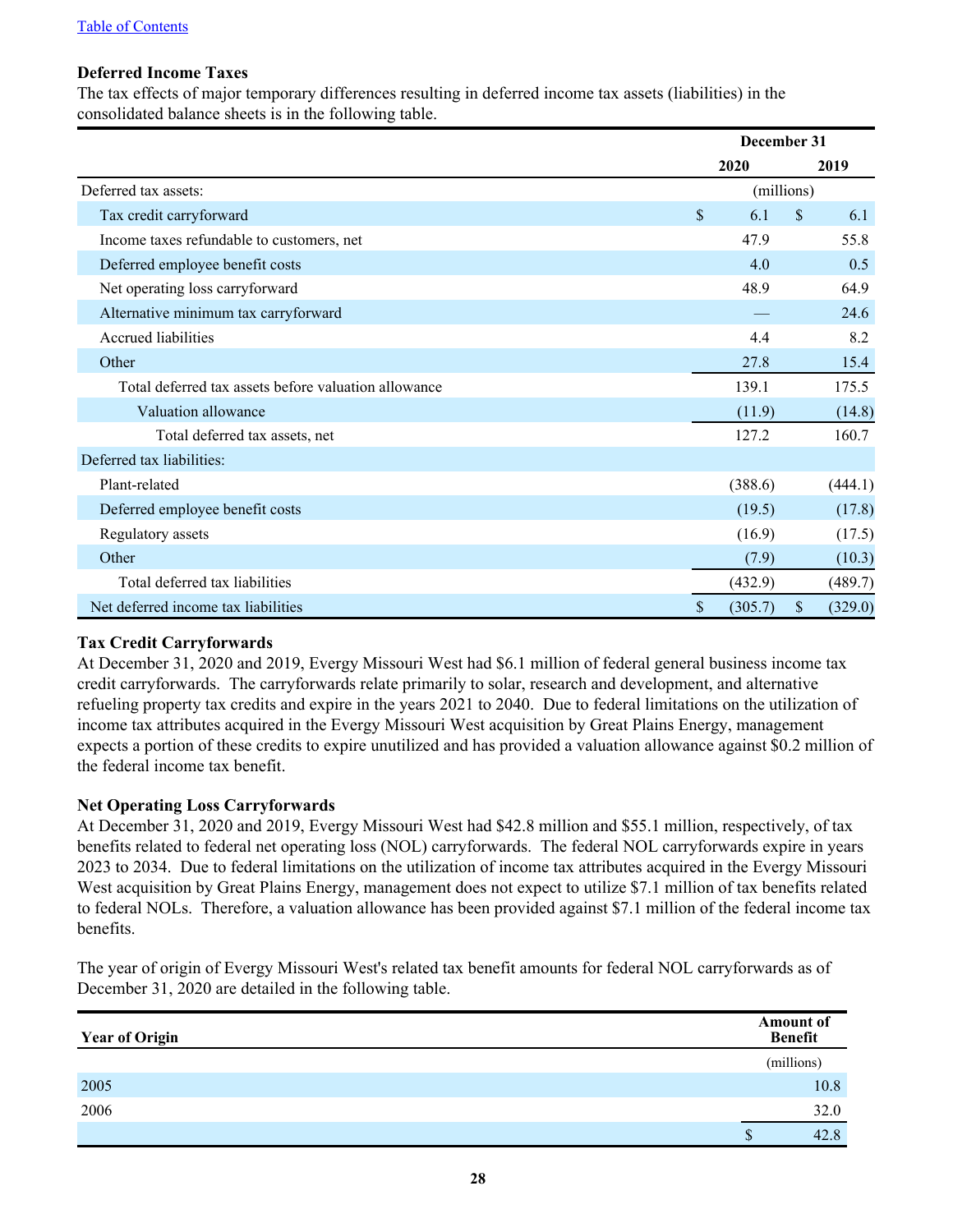<span id="page-28-0"></span>In addition, Evergy Missouri West also had deferred tax benefits of \$6.1 million and \$9.8 million related to state NOLs as of December 31, 2020 and 2019, respectively. Management does not expect to utilize \$4.3 million of tax benefits related to NOLs in state tax jurisdictions where Evergy Missouri West does not expect to operate in the future and \$0.3 million of NOLs due to projected future taxable income in state tax jurisdictions where Evergy Missouri West has operations. Therefore, a valuation allowance has been provided against \$4.6 million of state tax benefits.

# **Valuation Allowances**

Evergy Missouri West is required to assess the ultimate realization of deferred tax assets using a "more likely than not" assessment threshold. This assessment takes into consideration tax planning strategies within Evergy Missouri West's control and is computed using a separate return approach. This approach requires a valuation allowance for deferred tax benefits if Evergy Missouri West would not realize such benefits on a separate company return. As a result of this assessment, Evergy Missouri West has established a partial valuation allowance for tax benefits related to federal and state tax NOL carryforwards, and tax credit carryforwards.

During 2020 and 2019, \$2.9 million and \$8.2 million of tax benefit, respectively, was recorded in continuing operations primarily related to federal and state NOL carryforwards and federal alternative minimum tax credits.

# **Kansas Tax Reform**

In May 2020, the state of Kansas exempted certain public utilities, including Evergy Kansas Central and Evergy Metro, from Kansas corporate income tax beginning in 2021 and authorized the KCC to approve changes in rates related to increases or decreases in federal or state income tax rates. Evergy Missouri West is a member of Evergy's consolidated tax group and files consolidated tax returns with Evergy. Evergy allocates to Evergy Missouri West its pro rata portion of consolidated income taxes based on Evergy Missouri West's contribution to consolidated taxable income.

As a result of the exemption from Kansas corporate income tax of certain members of the Evergy consolidated tax group, Evergy Missouri West revalued its deferred income tax assets and liabilities in May 2020. Evergy Missouri West decreased its net deferred income tax liabilities by \$64.6 million offset by an income tax benefit primarily related to the revaluation of deferred income taxes that will not be refunded to customers in future rates.

The amount of income tax benefit related to the revaluation of deferred income taxes that will not be refunded to customers in future rates primarily pertains to deferred tax adjustments related to the difference between Evergy's consolidated tax rate and the statutory tax rates used for setting rates at Evergy Missouri West as well as deferred income tax adjustments related to non-regulated operations.

# **16. LEASES**

Evergy Missouri West leases generating plant and other property and equipment. Under GAAP, a contract is or contains a lease if the contract conveys the right to control the use of identified property, plant or equipment for a period of time in exchange for consideration. Evergy Missouri West assesses a contract as being or containing a lease if the contract identifies property, plant and equipment, provides the lessee the right to obtain substantially all of the economic benefits from use of the property, plant and equipment and provides the lessee the right to direct the use of the property, plant and equipment.

Evergy Missouri West has entered into several agreements to purchase energy through renewable purchase power agreements that are accounted for as leases that commenced prior to the application of Topic 842. Due to the intermittent nature of renewable generation, these leases have significant variable lease payments not included in the initial and subsequent measurement of the lease liability. Variable lease payments are expensed as incurred. In addition, certain other contracts contain payment for activity that transfers a separate good or service such as utilities or common area maintenance. Evergy Missouri West has elected a practical expedient permitted by GAAP to not separate such components of the lease from other lease components for all leases.

Evergy Missouri West's leases have remaining terms ranging from 4 to 8 years. Leases that have original lease terms of twelve months or less are not recognized on Evergy Missouri West's balance sheets. Some leases have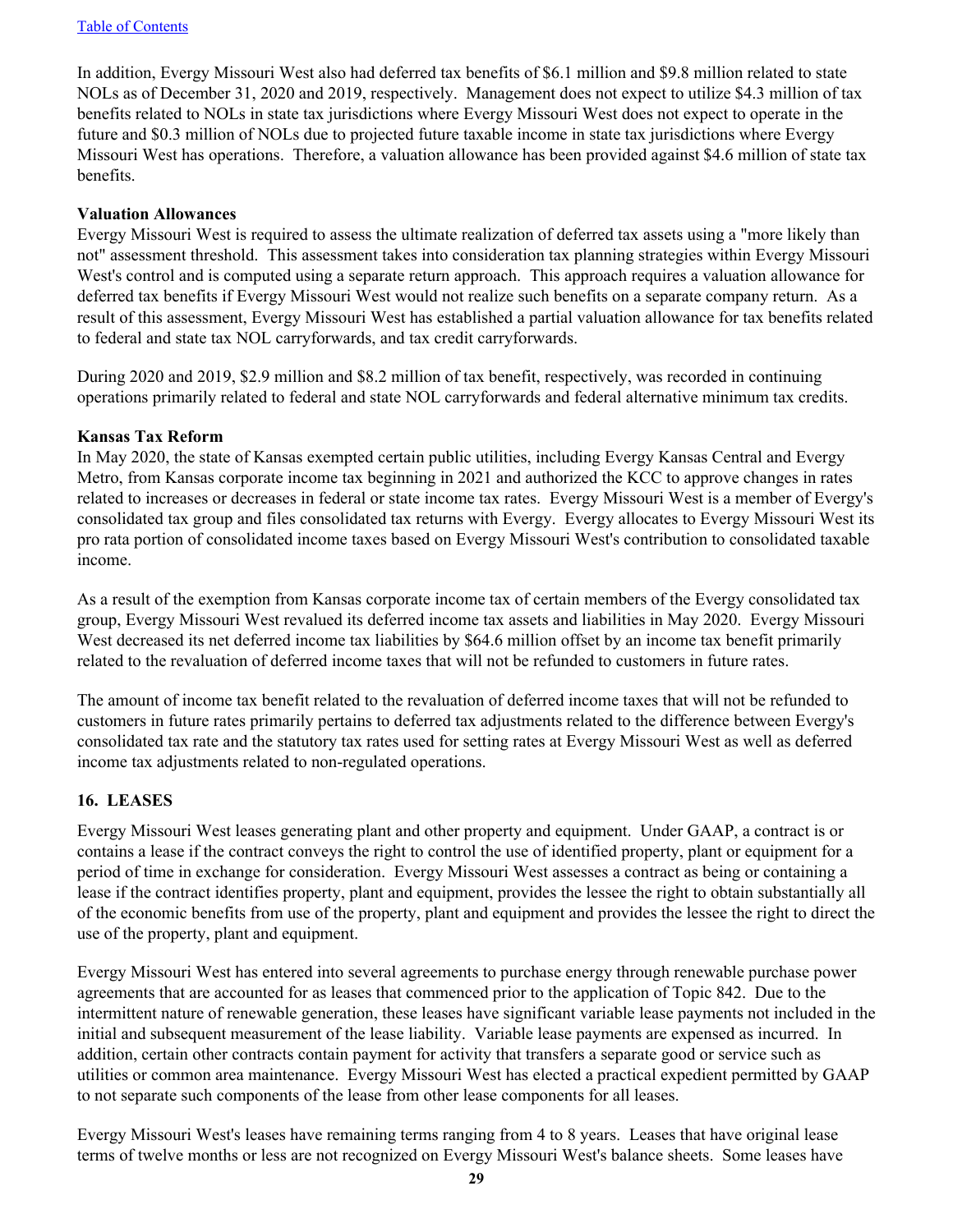options to renew the lease or terminate early at the election of Evergy Missouri West. Judgment is applied at lease commencement to determine the reasonably certain lease term based on then-current assumptions about use of the leased asset, market conditions and terms in the contract. The judgment applied to determine the lease term can significantly impact the measurement of the lease liability and right-of-use asset and lease classification.

Evergy Missouri West typically discounts lease payments over the term of the lease using its incremental borrowing rate at lease commencement to measure its initial and subsequent lease liability. For leases that existed at the initial application of Topic 842, Evergy Missouri West used the incremental borrowing rates that corresponded to the remaining lease term as of January 1, 2019.

Leases may be classified as either operating leases or finance leases. The lease classification is based on assumptions of the lease term and discount rate, as discussed above, and the fair market value and economic life of the leased asset. Operating leases recognize a consistent expense each period over the lease term, while finance leases will result in the separate presentation of interest expense on the lease liability and amortization of the rightof-use asset.

Evergy Missouri West's lease expense is detailed in the following table.

|                                                              |   | 2020       |   | 2019 |
|--------------------------------------------------------------|---|------------|---|------|
| Finance lease costs                                          |   | (millions) |   |      |
| Amortization of right-of-use assets                          | S | 0.1        | S | 0.1  |
| Interest on lease liabilities                                |   | 0.1        |   | 0.1  |
| Operating lease costs                                        |   | 0.4        |   |      |
| Short-term lease costs                                       |   | 0.1        |   | 0.3  |
| Variable lease costs for renewable purchase power agreements |   | 48.9       |   | 52.9 |
| Total lease costs                                            |   | 49.6       |   | 53.4 |

Evergy Missouri West had \$1.9 million of right-of-use assets obtained in exchange for new operating lease liabilities in 2019.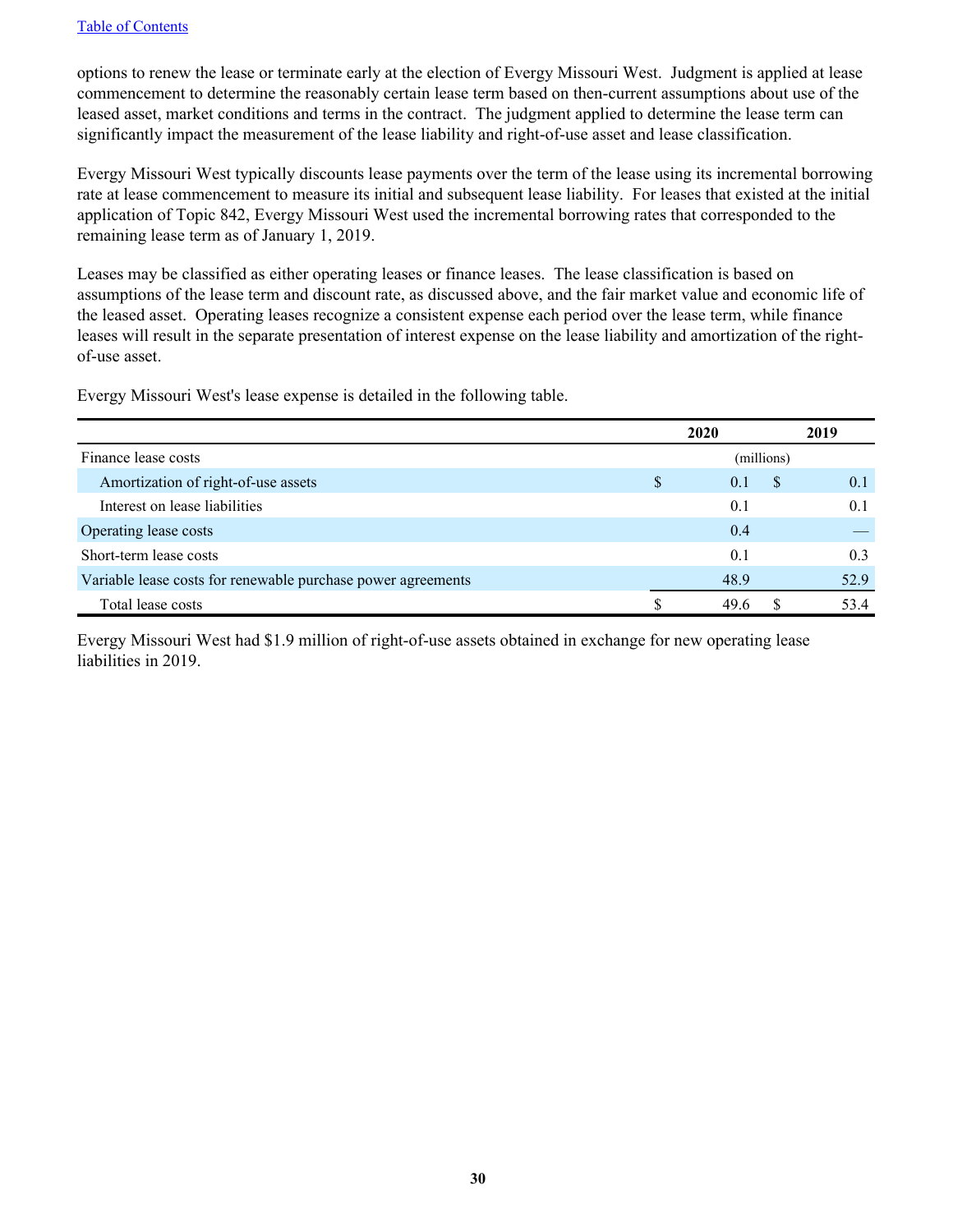# **Finance Leases**

Right-of-use assets for finance leases are included in property, plant and equipment on Evergy Missouri West's balance sheets. Lease liabilities for finance leases are included in other current and other long-term liabilities. Payments and other supplemental information for finance leases as of December 31, 2020, are detailed in the following table.

|                                                                                                                               |               | (millions) |
|-------------------------------------------------------------------------------------------------------------------------------|---------------|------------|
| 2021                                                                                                                          | $\mathbb{S}$  | 0.2        |
| 2022                                                                                                                          |               | 0.2        |
| 2023                                                                                                                          |               | 0.2        |
| 2024                                                                                                                          |               | 0.2        |
| 2025                                                                                                                          |               | 0.2        |
| <b>After 2025</b>                                                                                                             |               | 0.6        |
| Total finance lease payments                                                                                                  |               | 1.6        |
| Amounts representing imputed interest                                                                                         |               | (0.4)      |
| Present value of lease payments                                                                                               |               | 1.2        |
| Less: current portion                                                                                                         |               | (0.1)      |
| Total long-term obligations under finance leases                                                                              | $\mathsf{\$}$ | 1.1        |
|                                                                                                                               |               |            |
| Right-of-use assets under finance leases included in property, plant and equipment,<br>net on the consolidated balance sheets | \$            | 257.6      |
|                                                                                                                               |               |            |
| Weighted-average remaining lease term (years)                                                                                 |               | 7.7        |
| Weighted-average discount rate                                                                                                |               | $8.7\%$    |

# **Operating Leases**

Right-of-use assets for operating leases are included in other long-term assets on Evergy Missouri West's balance sheets. Lease liabilities for operating leases are included in other current and other long-term liabilities. Lease payments and other supplemental information for operating leases as of December 31, 2020, are detailed in the following table.

|                                                                                                           |                           | (millions) |
|-----------------------------------------------------------------------------------------------------------|---------------------------|------------|
| 2021                                                                                                      | $\mathcal{S}$             | 0.4        |
| 2022                                                                                                      |                           | 0.4        |
| 2023                                                                                                      |                           | 0.4        |
| 2024                                                                                                      |                           | 0.4        |
| 2025                                                                                                      |                           |            |
| <b>After 2025</b>                                                                                         |                           |            |
| Total operating lease payments                                                                            |                           | 1.6        |
| Amounts representing imputed interest                                                                     |                           | (0.1)      |
| Present value of lease payments                                                                           |                           | 1.5        |
| Less: current portion                                                                                     |                           | (0.3)      |
| Total long-term obligations under operating leases                                                        | $\boldsymbol{\mathsf{S}}$ | 1.2        |
|                                                                                                           |                           |            |
| Right-of-use assets under operating leases included in other assets<br>on the consolidated balance sheets | $\sqrt{\ }$               | 1.5        |
|                                                                                                           |                           |            |
| Weighted-average remaining lease term (years)                                                             |                           | 4.0        |
| Weighted-average discount rate                                                                            |                           | $2.2 \%$   |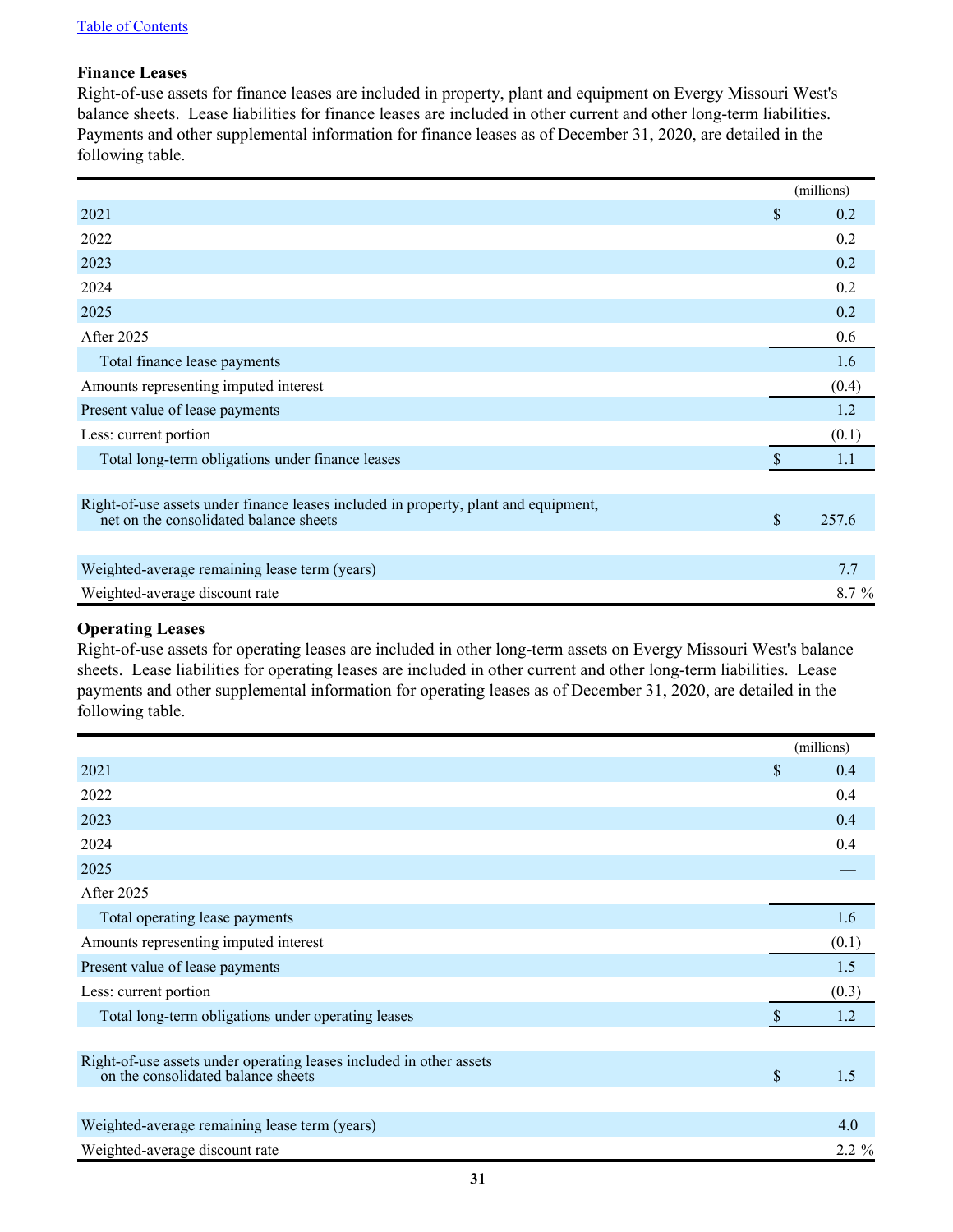

**Deloitte & Touche LLP** 1100 Walnut **Suite 3300** Kansas City, MO 64106 **USA** Tel: +1 816 474 6180 www.deloitte.com

## INDEPENDENT AUDITORS' REPORT

To the Board of Directors and Stockholder of Evergy Missouri West, Inc.

We have audited the accompanying consolidated financial statements of Evergy Missouri West, Inc. and its subsidiaries (the "Company"), which comprise the consolidated balance sheets as of December 31, 2020 and 2019, and the related consolidated statements of comprehensive income, changes in equity, and cash flows for the years then ended and the related notes to the consolidated financial statements.

#### Management's Responsibility for the Consolidated Financial Statements

Management is responsible for the preparation and fair presentation of these consolidated financial statements in accordance with accounting principles generally accepted in the United States of America; this includes the design, implementation, and maintenance of internal control relevant to the preparation and fair presentation of consolidated financial statements that are free from material misstatement, whether due to fraud or error.

#### Auditors' Responsibility

Our responsibility is to express an opinion on these consolidated financial statements based on our audits. We conducted our audits in accordance with auditing standards generally accepted in the United States of America. Those standards require that we plan and perform the audit to obtain reasonable assurance about whether the consolidated financial statements are free from material misstatement.

An audit involves performing procedures to obtain audit evidence about the amounts and disclosures in the consolidated financial statements. The procedures selected depend on the auditor's judgment, including the assessment of the risks of material misstatement of the consolidated financial statements, whether due to fraud or error. In making those risk assessments, the auditor considers internal control relevant to the Company's preparation and fair presentation of the consolidated financial statements in order to design audit procedures that are appropriate in the circumstances, but not for the purpose of expressing an opinion on the effectiveness of the Company's internal control. Accordingly, we express no such opinion. An audit also includes evaluating the appropriateness of accounting policies used and the reasonableness of significant accounting estimates made by management, as well as evaluating the overall presentation of the consolidated financial statements.

We believe that the audit evidence we have obtained is sufficient and appropriate to provide a basis for our audit opinion.